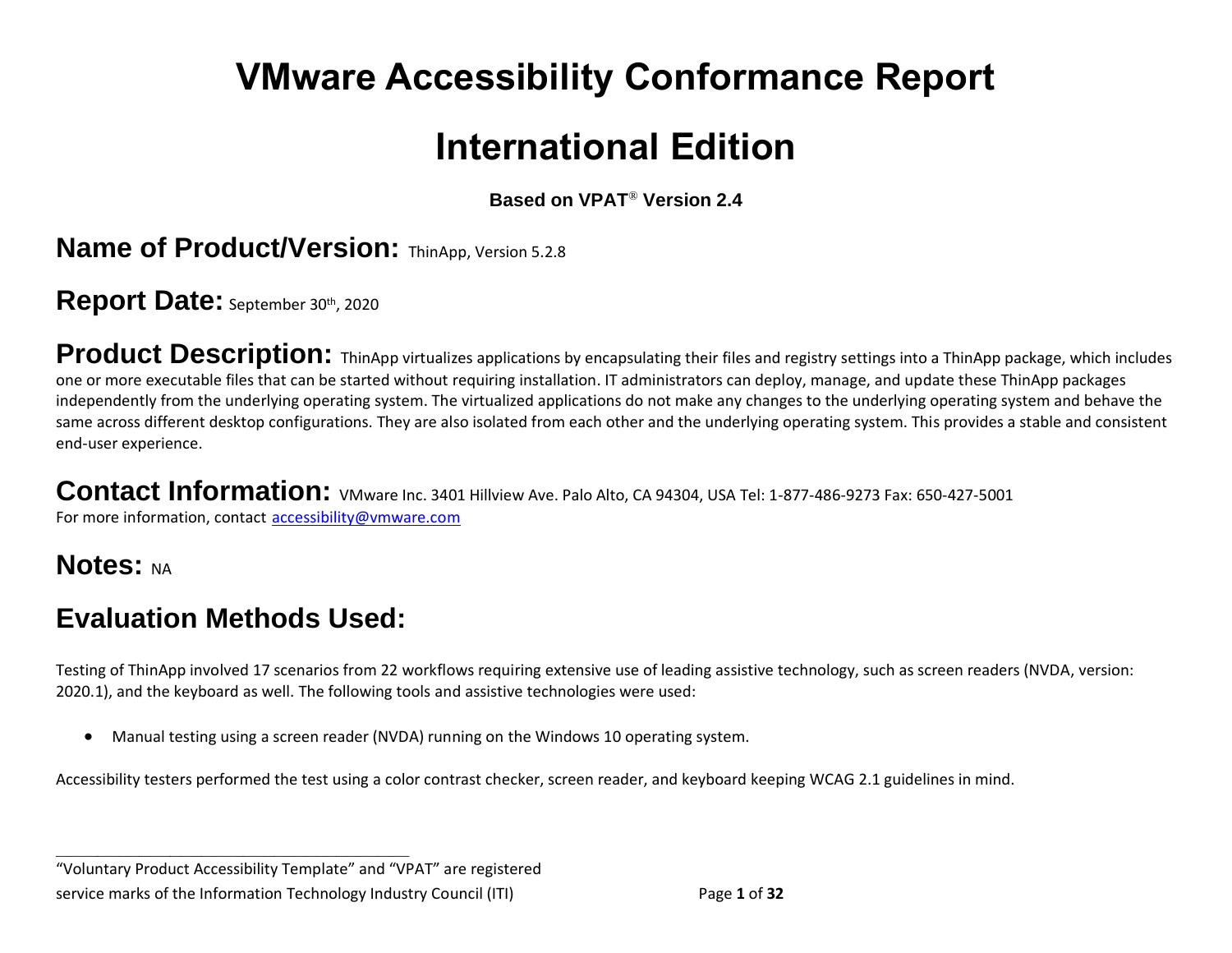## **Applicable Standards/Guidelines**

This report covers the degree of conformance for the following accessibility standard/guidelines:

| <b>Standard/Guideline</b>                                                                                                           | <b>Included in Report</b> |
|-------------------------------------------------------------------------------------------------------------------------------------|---------------------------|
| Web Content Accessibility Guidelines 2.0                                                                                            | Level A (Yes)             |
|                                                                                                                                     | Level AA (Yes)            |
|                                                                                                                                     | Level AAA (No)            |
| Web Content Accessibility Guidelines 2.1                                                                                            | Level A (Yes)             |
|                                                                                                                                     | Level AA (Yes)            |
|                                                                                                                                     | Level AAA (No)            |
| Revised Section 508 standards published January 18, 2017, and corrected January<br>22, 2018                                         | (Yes)                     |
| EN 301 549 Accessibility requirements suitable for public procurement of ICT<br>products and services in Europe, - V3.1.1 (2019-11) | (Yes)                     |

## **Terms**

The terms used in the Conformance Level information are defined as follows:

- **Supports**: The functionality of the product has at least one method that meets the criterion without known defects or meets with equivalent facilitation.
- **Partially Supports**: Some functionality of the product does not meet the criterion.
- **Does Not Support**: The majority of product functionality does not meet the criterion.
- **Not Applicable**: The criterion is not relevant to the product.
- **Not Evaluated**: The product has not been evaluated against the criterion. This can be used only in WCAG 2.1 Level AAA.

**WCAG 2.1 Report**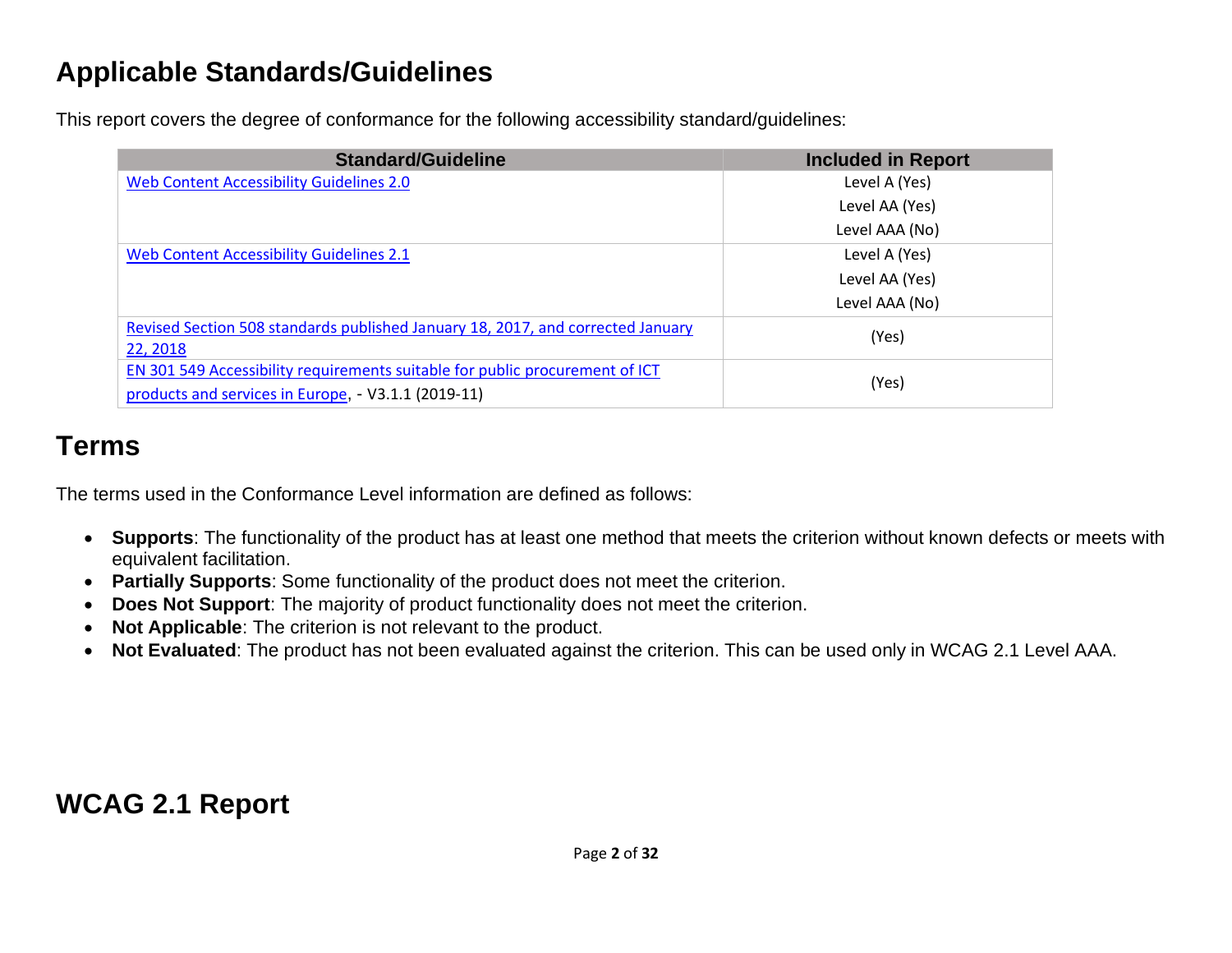Tables 1 and 2 also document conformance with:

- EN 301 549: Chapter 9 Web, Sections 10.1-10.4 of Chapter 10 Non-Web documents, and Sections 11.1-11.4 and 11.8.2 of Chapter 11 - Non-Web Software (open and closed functionality), and Sections 12.1.2 and 12.2.4 of Chapter 12 – Documentation
- Revised Section 508: Chapter 5 501.1 Scope, 504.2 Content Creation or Editing, and Chapter 6 602.3 Electronic Support Documentation.

Note: When reporting on conformance with the WCAG 2.1 Success Criteria, they are scoped for full pages, complete processes, and accessibility-supported ways of using technology as documented in the [WCAG 2.1 Conformance Requirements](https://www.w3.org/TR/WCAG21/).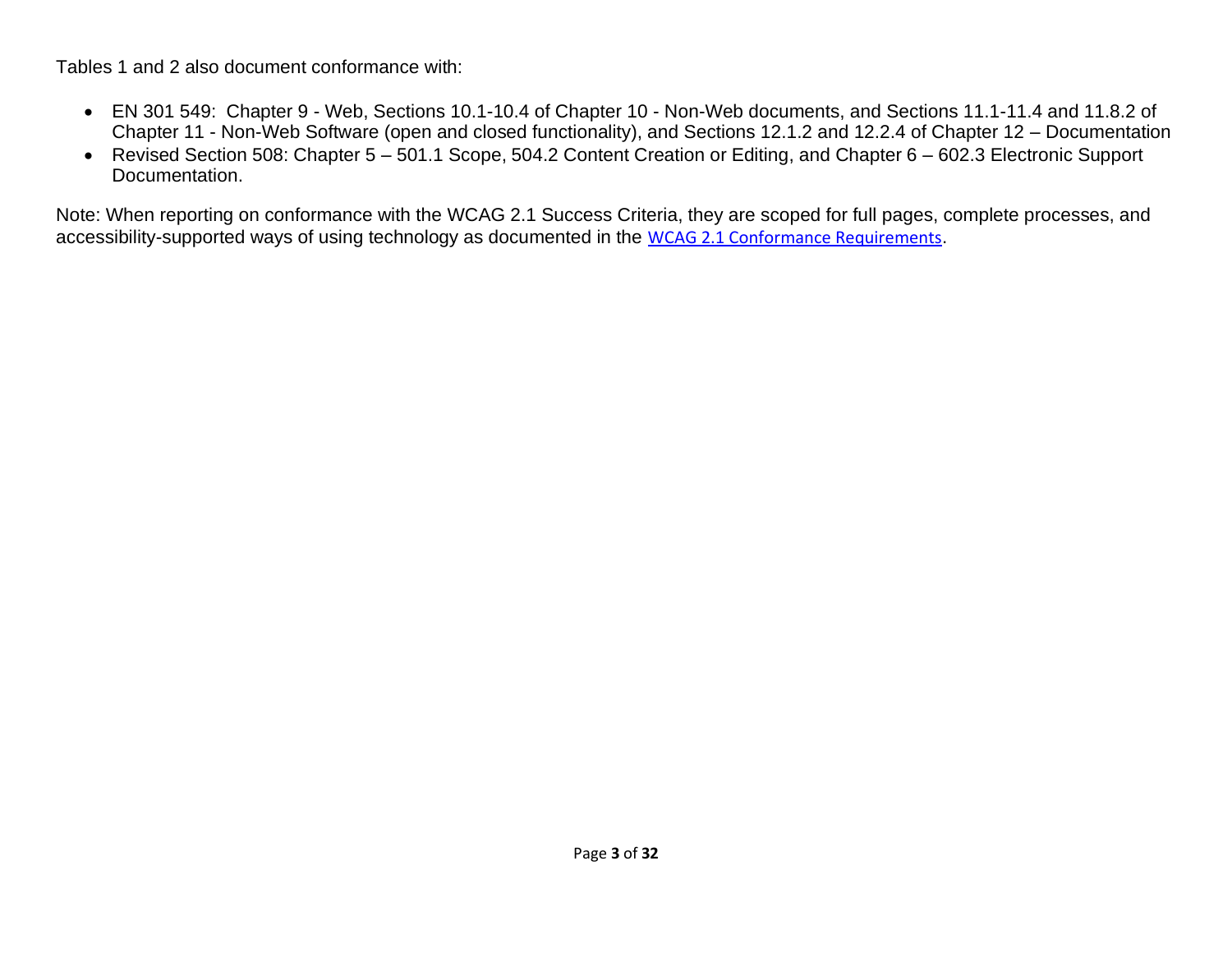#### **Table 1: Success Criteria, Level A**

| <b>Criteria</b>                                         | <b>Conformance Level</b> | <b>Remarks and Explanations</b>                                                           |
|---------------------------------------------------------|--------------------------|-------------------------------------------------------------------------------------------|
| 1.1.1 Non-text Content (Level A)                        |                          |                                                                                           |
| Also applies to:                                        |                          | Software: ThinApp provides equivalent text alternatives<br>for the all non-text contents. |
| EN 301 549 Criteria                                     |                          |                                                                                           |
| $\bullet$ 9.1.1.1 (Web)                                 |                          |                                                                                           |
| • 10.1.1.1 (Non-web document)                           |                          |                                                                                           |
| • 11.1.1.1.1 (Open Functionality Software)              |                          |                                                                                           |
| • 11.1.1.1.2 (Closed Functionality Software)            |                          |                                                                                           |
| • 11.8.2 (Authoring Tool)                               | Software: Supports       |                                                                                           |
| • 12.1.2 (Product Docs)                                 |                          |                                                                                           |
| • 12.2.4 (Support Docs)                                 |                          |                                                                                           |
| <b>Revised Section 508</b>                              |                          |                                                                                           |
| 501 (Web)(Software)                                     |                          |                                                                                           |
| • 504.2 (Authoring Tool)                                |                          |                                                                                           |
| • 602.3 (Support Docs)                                  |                          |                                                                                           |
| 1.2.1 Audio-only and Video-only (Prerecorded) (Level A) |                          | Software: ThinApp does not contain prerecorded Audio-                                     |
| Also applies to:                                        |                          |                                                                                           |
| EN 301 549 Criteria                                     |                          |                                                                                           |
| $\bullet$ 9.1.2.1 (Web)                                 |                          |                                                                                           |
| 10.1.2.1 (Non-web document)                             |                          |                                                                                           |
| 11.1.2.1.1 (Open Functionality Software)                |                          |                                                                                           |
| 11.1.2.1.2.1 and 11.1.2.1.2.2 (Closed Software)         | Software: Not Applicable |                                                                                           |
| 11.8.2 (Authoring Tool)                                 |                          | only and Video-only content.                                                              |
| 12.1.2 (Product Docs)                                   |                          |                                                                                           |
| 12.2.4 (Support Docs)                                   |                          |                                                                                           |
| <b>Revised Section 508</b>                              |                          |                                                                                           |
| 501 (Web)(Software)<br>$\bullet$                        |                          |                                                                                           |
| 504.2 (Authoring Tool)                                  |                          |                                                                                           |
| • 602.3 (Support Docs)                                  |                          |                                                                                           |
| 1.2.2 Captions (Prerecorded) (Level A)                  |                          |                                                                                           |
| Also applies to:                                        |                          | Software: ThinApp does not contain any synchronized                                       |
| EN 301 549 Criteria                                     | Software: Not Applicable | media with prerecorded audio content requiring                                            |
| • $9.1.2.2$ (Web)                                       |                          | captions.                                                                                 |
| 10.1.2.2 (Non-web document)                             |                          |                                                                                           |
| 11.1.2.2 (Open Functionality Software)                  |                          |                                                                                           |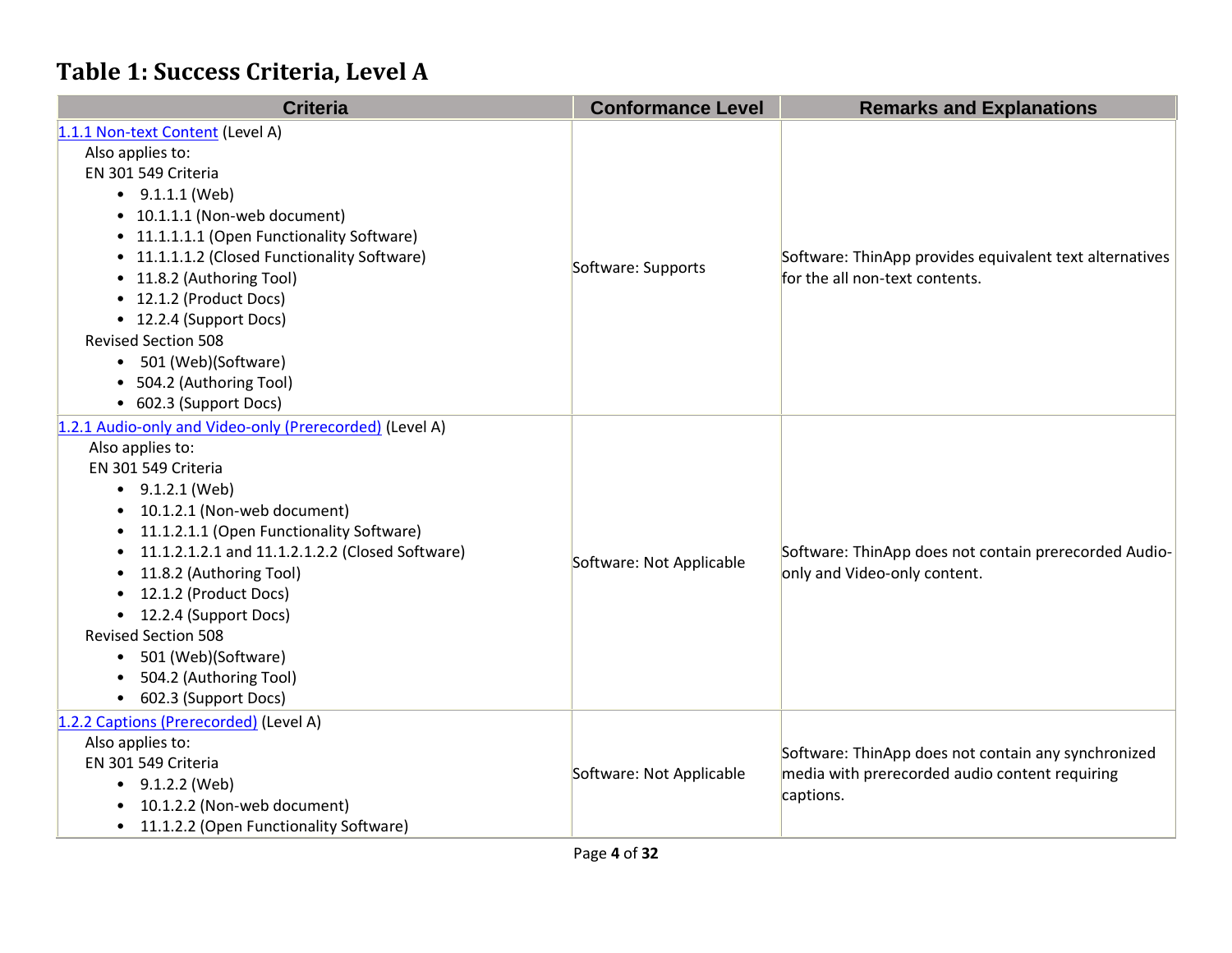| <b>Criteria</b>                                                                                                                                                                                                                                                                                                                                                                                                                                           | <b>Conformance Level</b>     | <b>Remarks and Explanations</b>                                                                                                                                                                                                                                                                                                                                                  |
|-----------------------------------------------------------------------------------------------------------------------------------------------------------------------------------------------------------------------------------------------------------------------------------------------------------------------------------------------------------------------------------------------------------------------------------------------------------|------------------------------|----------------------------------------------------------------------------------------------------------------------------------------------------------------------------------------------------------------------------------------------------------------------------------------------------------------------------------------------------------------------------------|
| • 11.1.2.2 (Closed Software)<br>11.8.2 (Authoring Tool)<br>12.1.2 (Product Docs)<br>12.2.4 (Support Docs)<br><b>Revised Section 508</b><br>• 501 (Web)(Software)<br>504.2 (Authoring Tool)<br>• 602.3 (Support Docs)                                                                                                                                                                                                                                      |                              |                                                                                                                                                                                                                                                                                                                                                                                  |
| 1.2.3 Audio Description or Media Alternative (Prerecorded) (Level A)<br>Also applies to:<br>EN 301 549 Criteria<br>$\bullet$ 9.1.2.3 (Web)<br>• 10.1.2.3 (Non-web document)<br>• 11.1.2.3.1 (Open Functionality Software)<br>• 11.1.2.3.2 (Closed Software)<br>• 11.8.2 (Authoring Tool)<br>• 12.1.2 (Product Docs)<br>• 12.2.4 (Support Docs)<br><b>Revised Section 508</b><br>• 501 (Web)(Software)<br>504.2 (Authoring Tool)<br>• 602.3 (Support Docs) | Software: Not Applicable     | Software: ThinApp does not contain any time based<br>media or synchronized media with pre-recorded video<br>content.                                                                                                                                                                                                                                                             |
| 1.3.1 Info and Relationships (Level A)<br>Also applies to:<br>EN 301 549 Criteria<br>$\bullet$ 9.1.3.1 (Web)<br>10.1.3.1 (Non-web document)<br>11.1.3.1.1 (Open Functionality Software)<br>$\bullet$<br>11.1.3.1.2 (Closed Software)<br>$\bullet$<br>11.8.2 (Authoring Tool)<br>$\bullet$<br>12.1.2 (Product Docs)<br>• 12.2.4 (Support Docs)<br><b>Revised Section 508</b><br>501 (Web)(Software)<br>• 504.2 (Authoring Tool)                            | Software: Partially Supports | Software: ThinApp conveys information and<br>relationships for most UI elements programmatically.<br>Some example cases where the criteria not met:<br>On the Advanced Scan Locations window, table<br>headers are not determined by the screen<br>reader.<br>On the Groups window, radio buttons used for<br>$\bullet$<br>the same purpose are not grouped<br>programmatically. |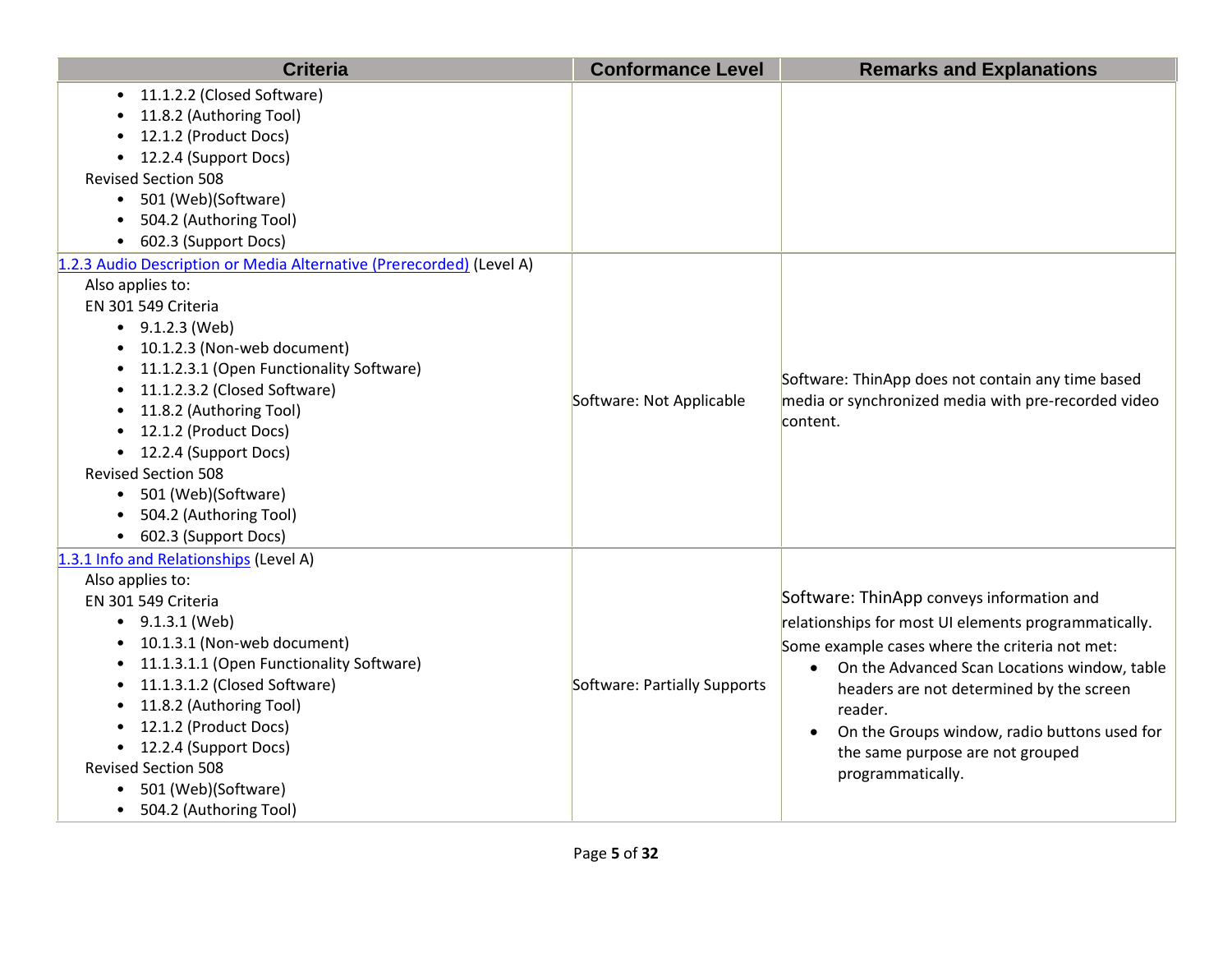| <b>Criteria</b>                                                                                                                                                                                                                                                                                                                                                                                                                                           | <b>Conformance Level</b>     | <b>Remarks and Explanations</b>                                                                                                                                                                                                                                                                          |
|-----------------------------------------------------------------------------------------------------------------------------------------------------------------------------------------------------------------------------------------------------------------------------------------------------------------------------------------------------------------------------------------------------------------------------------------------------------|------------------------------|----------------------------------------------------------------------------------------------------------------------------------------------------------------------------------------------------------------------------------------------------------------------------------------------------------|
| • 602.3 (Support Docs)                                                                                                                                                                                                                                                                                                                                                                                                                                    |                              |                                                                                                                                                                                                                                                                                                          |
| 1.3.2 Meaningful Sequence (Level A)<br>Also applies to:<br>EN 301 549 Criteria<br>$-9.1.3.2$ (Web)<br>10.1.3.2 (Non-web document)<br>$\bullet$<br>11.1.3.2.1 (Open Functionality Software)<br>$\bullet$<br>11.1.3.2.2 (Closed Software)<br>$\bullet$<br>11.8.2 (Authoring Tool)<br>$\bullet$<br>12.1.2 (Product Docs)<br>12.2.4 (Support Docs)<br><b>Revised Section 508</b><br>• 501 (Web)(Software)<br>504.2 (Authoring Tool)<br>• 602.3 (Support Docs) | Software: Partially Supports | Software: In ThinApp, the reading sequence can be<br>correctly determined by the screen readers listed in the<br>"Evaluation Methods Used" on most pages, except for<br>one instance.<br>• On the 'Enter a License Key' window, the<br>reading order is not determined properly by the<br>screen reader. |
| 1.3.3 Sensory Characteristics (Level A)<br>Also applies to:<br>EN 301 549 Criteria<br>$\bullet$ 9.1.3.3 (Web)<br>10.1.3.3 (Non-web document)<br>11.1.3.3 (Open Functionality Software)<br>11.1.3.3 (Closed Software)<br>11.8.2 (Authoring Tool)<br>12.1.2 (Product Docs)<br>• 12.2.4 (Support Docs)<br><b>Revised Section 508</b><br>• 501 (Web)(Software)<br>504.2 (Authoring Tool)<br>• 602.3 (Support Docs)                                            | Software: Supports           | Software: ThinApp does not rely solely on sensory<br>characteristics for understanding or operating contents.                                                                                                                                                                                            |
| 1.4.1 Use of Color (Level A)<br>Also applies to:<br>EN 301 549 Criteria<br>$\bullet$ 9.1.4.1 (Web)<br>10.1.4.1 (Non-web document)<br>• 11.1.4.1 (Open Functionality Software)                                                                                                                                                                                                                                                                             | Software: Supports           | Software: In ThinApp, color is not used as the sole<br>means of conveying information.                                                                                                                                                                                                                   |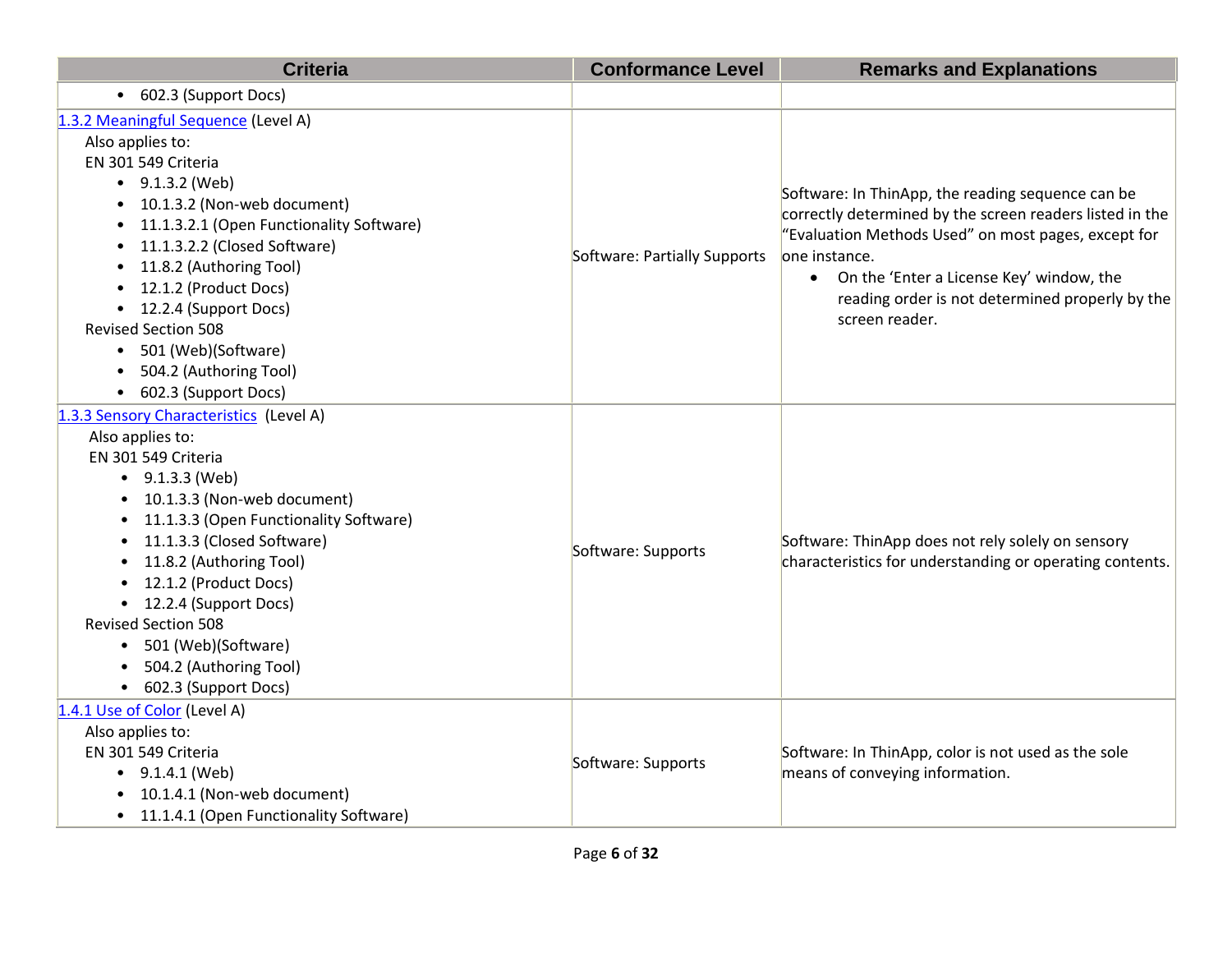| <b>Criteria</b>                                         | <b>Conformance Level</b> | <b>Remarks and Explanations</b>                                                                   |
|---------------------------------------------------------|--------------------------|---------------------------------------------------------------------------------------------------|
| • 11.1.4.1 (Closed Software)<br>11.8.2 (Authoring Tool) |                          |                                                                                                   |
| 12.1.2 (Product Docs)                                   |                          |                                                                                                   |
| • 12.2.4 (Support Docs)                                 |                          |                                                                                                   |
| <b>Revised Section 508</b>                              |                          |                                                                                                   |
| • 501 (Web)(Software)                                   |                          |                                                                                                   |
| • 504.2 (Authoring Tool)                                |                          |                                                                                                   |
| • 602.3 (Support Docs)                                  |                          |                                                                                                   |
| 1.4.2 Audio Control (Level A)                           |                          |                                                                                                   |
| Also applies to:                                        |                          |                                                                                                   |
| EN 301 549 Criteria                                     |                          |                                                                                                   |
| $\bullet$ 9.1.4.2 (Web)                                 |                          |                                                                                                   |
| • 10.1.4.2 (Non-web document)                           |                          | Software: ThinApp does not contain any audio that<br>plays automatically for more than 3 seconds. |
| • 11.1.4.2 (Open Functionality Software)                |                          |                                                                                                   |
| • 11.1.4.2 (Closed Software)                            | Software: Not Applicable |                                                                                                   |
| • 11.8.2 (Authoring Tool)                               |                          |                                                                                                   |
| • 12.1.2 (Product Docs)                                 |                          |                                                                                                   |
| • 12.2.4 (Support Docs)                                 |                          |                                                                                                   |
| <b>Revised Section 508</b>                              |                          |                                                                                                   |
| • 501 (Web)(Software)                                   |                          |                                                                                                   |
| • 504.2 (Authoring Tool)                                |                          |                                                                                                   |
| • 602.3 (Support Docs)                                  |                          |                                                                                                   |
| 2.1.1 Keyboard (Level A)                                |                          |                                                                                                   |
| Also applies to:<br>EN 301 549 Criteria                 |                          |                                                                                                   |
| $\bullet$ 9.2.1.1 (Web)                                 |                          |                                                                                                   |
| • 10.2.1.1 (Non-web document)                           |                          |                                                                                                   |
| • 11.2.1.1.1 (Open Functionality Software)              |                          |                                                                                                   |
| • 11.2.1.1.2 (Closed Software)                          | Software: Supports       | Software: ThinApp supports keyboard operations for all                                            |
| • 11.8.2 (Authoring Tool)                               |                          | the interactive elements.                                                                         |
| • 12.1.2 (Product Docs)                                 |                          |                                                                                                   |
| • 12.2.4 (Support Docs)                                 |                          |                                                                                                   |
| <b>Revised Section 508</b>                              |                          |                                                                                                   |
| • 501 (Web)(Software)                                   |                          |                                                                                                   |
| • 504.2 (Authoring Tool)                                |                          |                                                                                                   |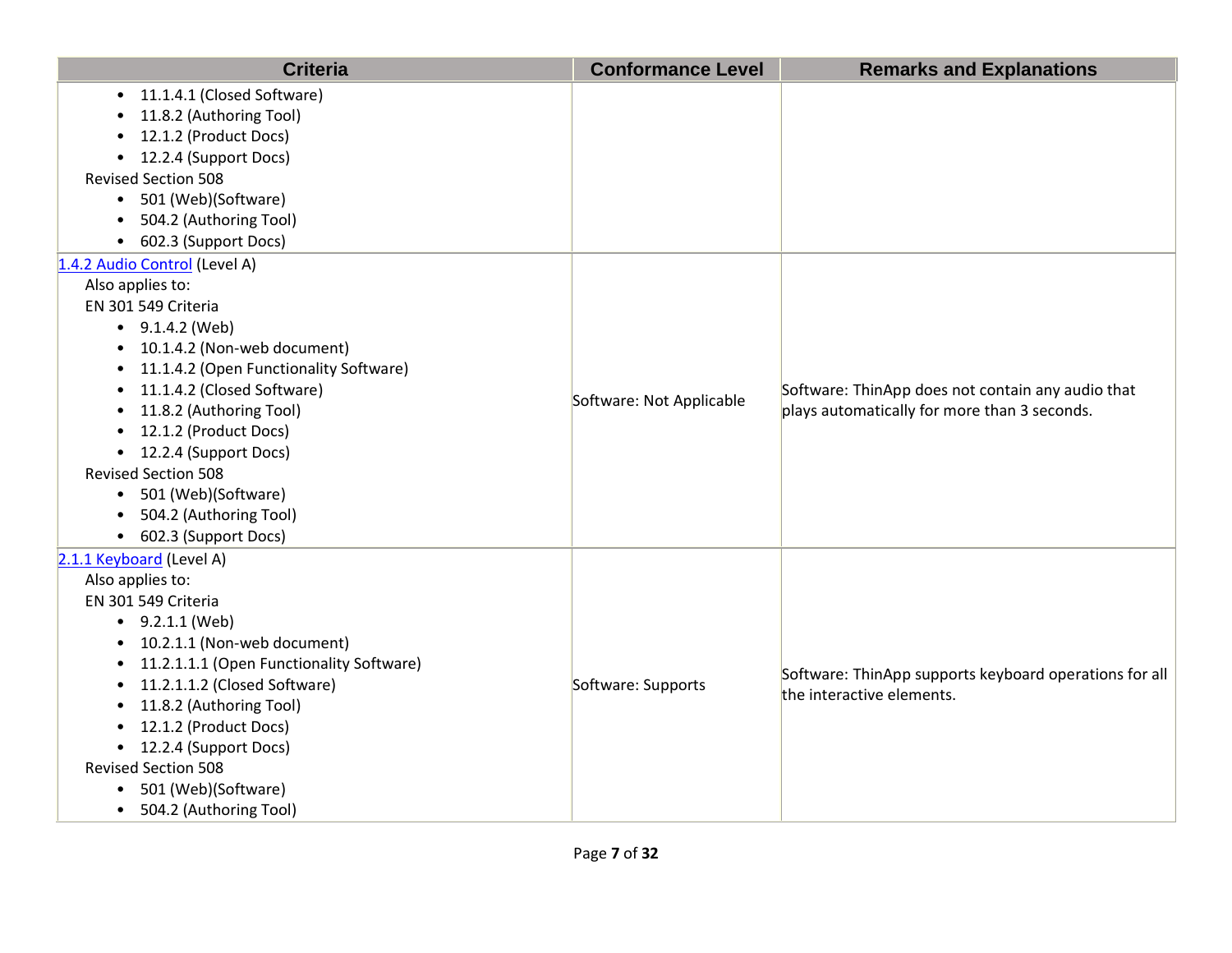| <b>Criteria</b>                                                                                                                                                                                                                                                                                                                                                                                                                               | <b>Conformance Level</b> | <b>Remarks and Explanations</b>                                                       |
|-----------------------------------------------------------------------------------------------------------------------------------------------------------------------------------------------------------------------------------------------------------------------------------------------------------------------------------------------------------------------------------------------------------------------------------------------|--------------------------|---------------------------------------------------------------------------------------|
| • 602.3 (Support Docs)                                                                                                                                                                                                                                                                                                                                                                                                                        |                          |                                                                                       |
| 2.1.2 No Keyboard Trap (Level A)<br>Also applies to:<br>EN 301 549 Criteria<br>$\bullet$ 9.2.1.2 (Web)<br>10.2.1.2 (Non-web document)<br>$\bullet$<br>11.2.1.2 (Open Functionality Software)<br>$\bullet$<br>11.2.1.2 (Closed Software)<br>$\bullet$<br>11.8.2 (Authoring Tool)<br>12.1.2 (Product Docs)<br>• 12.2.4 (Support Docs)<br><b>Revised Section 508</b><br>• 501 (Web)(Software)<br>• 504.2 (Authoring Tool) • 602.3 (Support Docs) | Software: Supports       | Software: In ThinApp, the user's keyboard focus does<br>not get trapped at any point. |
| 2.1.4 Character Key Shortcuts (Level A 2.1 only)<br>Also applies to:<br>EN 301 549 Criteria<br>$\bullet$ 9.2.1.4 (Web)<br>10.2.1.4 (Non-web document)<br>$\bullet$<br>11.2.1.4.1 (Open Functionality Software)<br>11.2.1.4.2 (Closed Software)<br>11.8.2 (Authoring Tool)<br>12.1.2 (Product Docs)<br>• 12.2.4 (Support Docs)<br>Revised Section 508 - Does not apply                                                                         | Software: Not Applicable | Software: ThinApp does not contain Character Key<br>Shortcuts.                        |
| 2.2.1 Timing Adjustable (Level A)<br>Also applies to:<br>EN 301 549 Criteria<br>$-9.2.2.1$ (Web)<br>• 10.2.2.1 (Non-web document)<br>• 11.2.2.1 (Open Functionality Software)<br>• 11.2.2.1 (Closed Software)<br>• 11.8.2 (Authoring Tool)<br>• 12.1.2 (Product Docs)<br>• 12.2.4 (Support Docs)                                                                                                                                              | Software: Not Applicable | Software: ThinApp does not impose time out limit to<br>users.                         |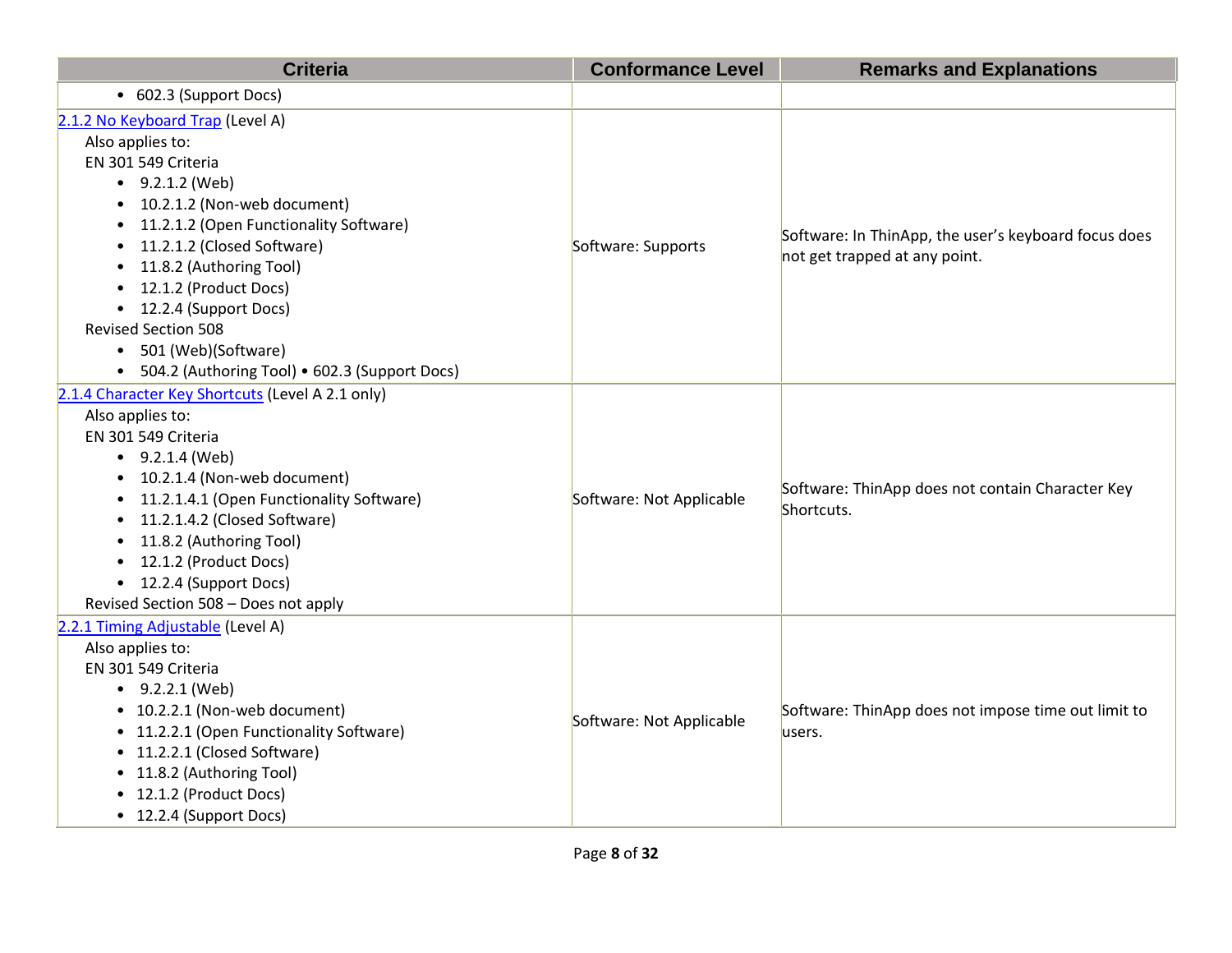| <b>Criteria</b>                                                                                                                                                                                                                                                                                                                                                                                                          | <b>Conformance Level</b> | <b>Remarks and Explanations</b>                                                                                   |
|--------------------------------------------------------------------------------------------------------------------------------------------------------------------------------------------------------------------------------------------------------------------------------------------------------------------------------------------------------------------------------------------------------------------------|--------------------------|-------------------------------------------------------------------------------------------------------------------|
| <b>Revised Section 508</b><br>• 501 (Web)(Software)<br>• 504.2 (Authoring Tool)                                                                                                                                                                                                                                                                                                                                          |                          |                                                                                                                   |
| • 602.3 (Support Docs)                                                                                                                                                                                                                                                                                                                                                                                                   |                          |                                                                                                                   |
| 2.2.2 Pause, Stop, Hide (Level A)<br>Also applies to:<br>EN 301 549 Criteria<br>$-9.2.2.2$ (Web)<br>• 10.2.2.2 (Non-web document)<br>• 11.2.2.2 (Open Functionality Software)<br>11.2.2.2 (Closed Software)<br>11.8.2 (Authoring Tool)<br>• 12.1.2 (Product Docs)<br>• 12.2.4 (Support Docs)<br><b>Revised Section 508</b><br>• 501 (Web)(Software)<br>• 504.2 (Authoring Tool)<br>• 602.3 (Support Docs)                | Software: Not Applicable | Software: ThinApp does not contain any content that<br>requires users to trigger the pause, stop, hide option.    |
| 2.3.1 Three Flashes or Below Threshold (Level A)<br>Also applies to:<br>EN 301 549 Criteria<br>$\bullet$ 9.2.3.1 (Web)<br>• 10.2.3.1 (Non-web document)<br>11.2.3.1 (Open Functionality Software)<br>11.2.3.1(Closed Software)<br>11.8.2 (Authoring Tool)<br>12.1.2 (Product Docs)<br>• 12.2.4 (Support Docs)<br><b>Revised Section 508</b><br>• 501 (Web)(Software)<br>504.2 (Authoring Tool)<br>• 602.3 (Support Docs) | Software: Not Applicable | Software: ThinApp provides no content that flashes<br>more than three times in one second or below<br>thresholds. |
| 2.4.1 Bypass Blocks (Level A)<br>Also applies to:<br>EN 301 549 Criteria                                                                                                                                                                                                                                                                                                                                                 | Software: Not Applicable | Software: In ThinApp, no content is repeated on<br>different windows.                                             |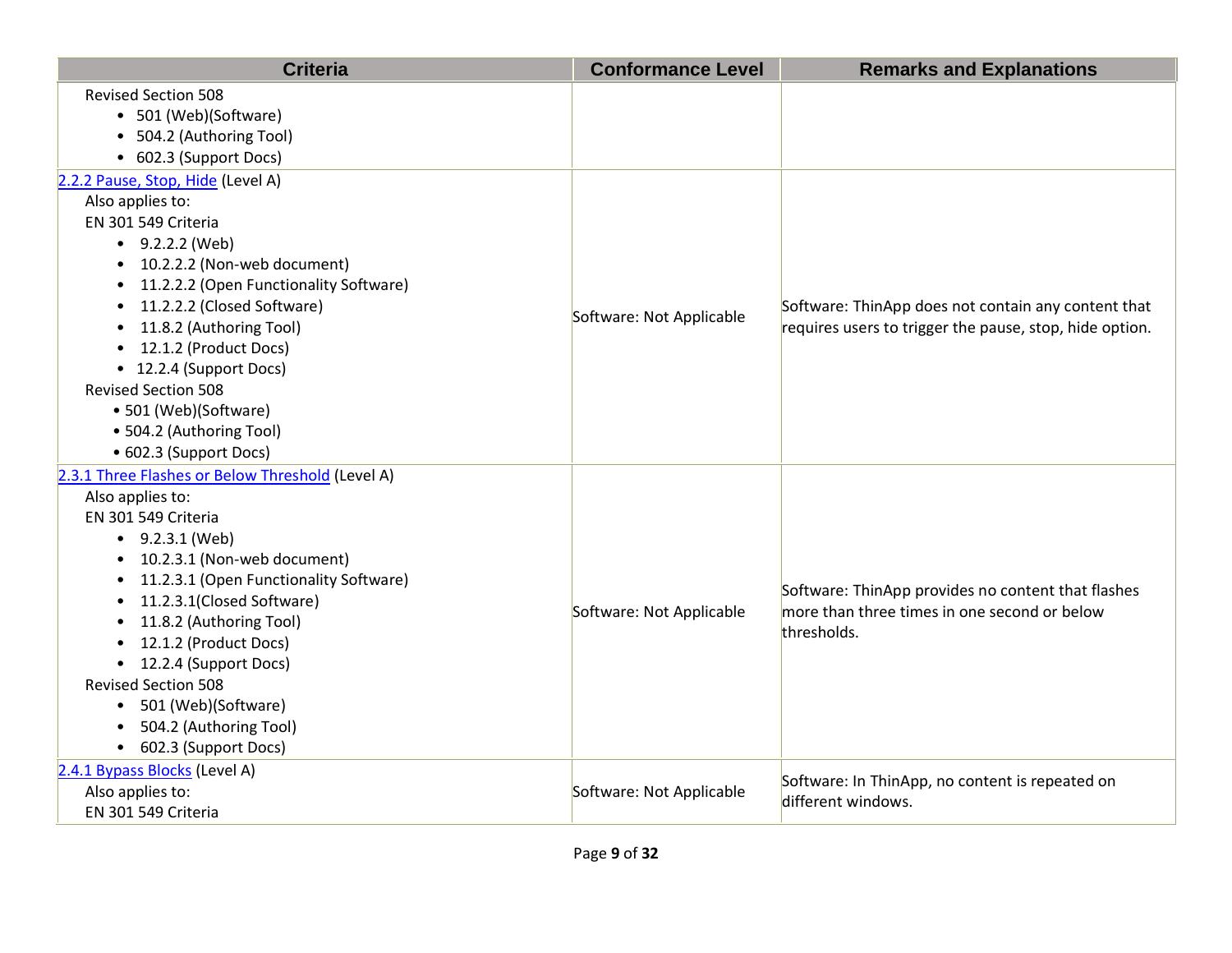| <b>Criteria</b>                                                                                                                                                                                                                                                                                                                                                                                                                                         | <b>Conformance Level</b> | <b>Remarks and Explanations</b>                                      |
|---------------------------------------------------------------------------------------------------------------------------------------------------------------------------------------------------------------------------------------------------------------------------------------------------------------------------------------------------------------------------------------------------------------------------------------------------------|--------------------------|----------------------------------------------------------------------|
| $-9.2.4.1$ (Web)<br>10.2.4.1 (Non-web document) - Does not apply<br>11.2.4.1 (Open Functionality Software) - Does not apply<br>11.2.4.1 (Closed Software) - Does not apply<br>11.8.2 (Authoring Tool)<br>12.1.2 (Product Docs)<br>• 12.2.4 (Support Docs)<br><b>Revised Section 508</b><br>• 501 (Web)(Software) - Does not apply to non-web software<br>504.2 (Authoring Tool)<br>$\bullet$<br>• 602.3 (Support Docs) – Does not apply to non-web docs |                          |                                                                      |
| 2.4.2 Page Titled (Level A)<br>Also applies to:<br>EN 301 549 Criteria<br>$-9.2.4.2$ (Web)<br>• 10.2.4.2 (Non-web document)<br>11.2.4.2 (Open Functionality Software) - Does not apply<br>11.2.4.2 (Closed Software) - Does not apply<br>11.8.2 (Authoring Tool)<br>• 12.1.2 (Product Docs)<br>• 12.2.4 (Support Docs)<br><b>Revised Section 508</b><br>• 501 (Web)(Software)<br>504.2 (Authoring Tool)<br>• 602.3 (Support Docs)                       | Software: Supports       | Software: ThinApp provides page title to describe its<br>purpose.    |
| 2.4.3 Focus Order (Level A)<br>Also applies to:<br>EN 301 549 Criteria<br>$-9.2.4.3$ (Web)<br>10.2.4.3 (Non-web document)<br>11.2.4.3 (Open Functionality Software)<br>$\bullet$<br>11.2.4.3 (Closed Software)<br>$\bullet$<br>11.8.2 (Authoring Tool)<br>$\bullet$<br>12.1.2 (Product Docs)<br>• 12.2.4 (Support Docs)                                                                                                                                 | Software: Supports       | Software: In ThinApp, the focus order is sequential &<br>meaningful. |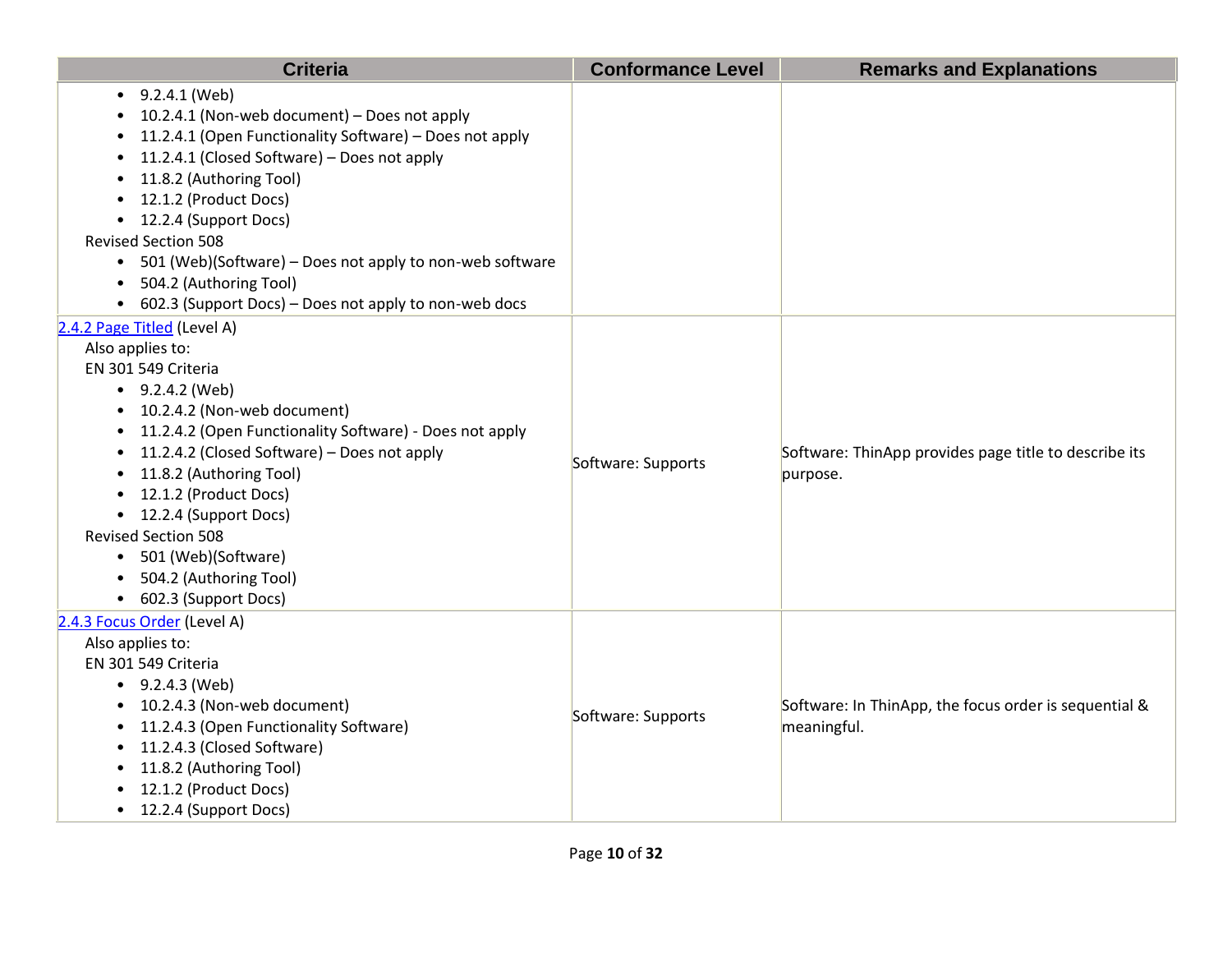| <b>Criteria</b>                                     | <b>Conformance Level</b> | <b>Remarks and Explanations</b>                        |
|-----------------------------------------------------|--------------------------|--------------------------------------------------------|
| <b>Revised Section 508</b><br>• 501 (Web)(Software) |                          |                                                        |
| • 504.2 (Authoring Tool)                            |                          |                                                        |
| • 602.3 (Support Docs)                              |                          |                                                        |
| 2.4.4 Link Purpose (In Context) (Level A)           |                          |                                                        |
| Also applies to:                                    |                          |                                                        |
| EN 301 549 Criteria                                 |                          |                                                        |
| $\bullet$ 9.2.4.4 (Web)                             |                          |                                                        |
| • 10.2.4.4 (Non-web document)                       |                          |                                                        |
| • 11.2.4.4 (Open Functionality Software)            |                          |                                                        |
| 11.2.4.4 (Closed Software                           |                          | Software: ThinApp contains links that describe their   |
| 11.8.2 (Authoring Tool)<br>$\bullet$                | Software: Supports       | purpose.                                               |
| • 12.1.2 (Product Docs)                             |                          |                                                        |
| • 12.2.4 (Support Docs)                             |                          |                                                        |
| <b>Revised Section 508</b>                          |                          |                                                        |
| • 501 (Web)(Software)                               |                          |                                                        |
| • 504.2 (Authoring Tool)                            |                          |                                                        |
| • 602.3 (Support Docs)                              |                          |                                                        |
| 2.5.1 Pointer Gestures (Level A 2.1 only)           |                          |                                                        |
| Also applies to:                                    |                          |                                                        |
| EN 301 549 Criteria                                 |                          |                                                        |
| $\bullet$ 9.2.5.1 (Web)                             |                          |                                                        |
| • 10.2.5.1 (Non-web document)                       |                          |                                                        |
| • 11.2.5.1 (Open Functionality Software)            | Software: Not Applicable | Software: ThinApp does not use pointer gestures.       |
| • 11.2.5.1 (Closed Software)                        |                          |                                                        |
| 11.8.2 (Authoring Tool)<br>• 12.1.2 (Product Docs)  |                          |                                                        |
| • 12.2.4 (Support Docs)                             |                          |                                                        |
| Revised Section 508 - Does not apply                |                          |                                                        |
| 2.5.2 Pointer Cancellation (Level A 2.1 only)       |                          |                                                        |
| Also applies to:                                    |                          |                                                        |
| EN 301 549 Criteria                                 |                          | Software: ThinApp supports pointer cancellation and no |
| $-9.2.5.2$ (Web)                                    | Software: Supports       | down-event.                                            |
| • 10.2.5.2 (Non-web document)                       |                          |                                                        |
| • 11.2.5.2 (Open Functionality Software)            |                          |                                                        |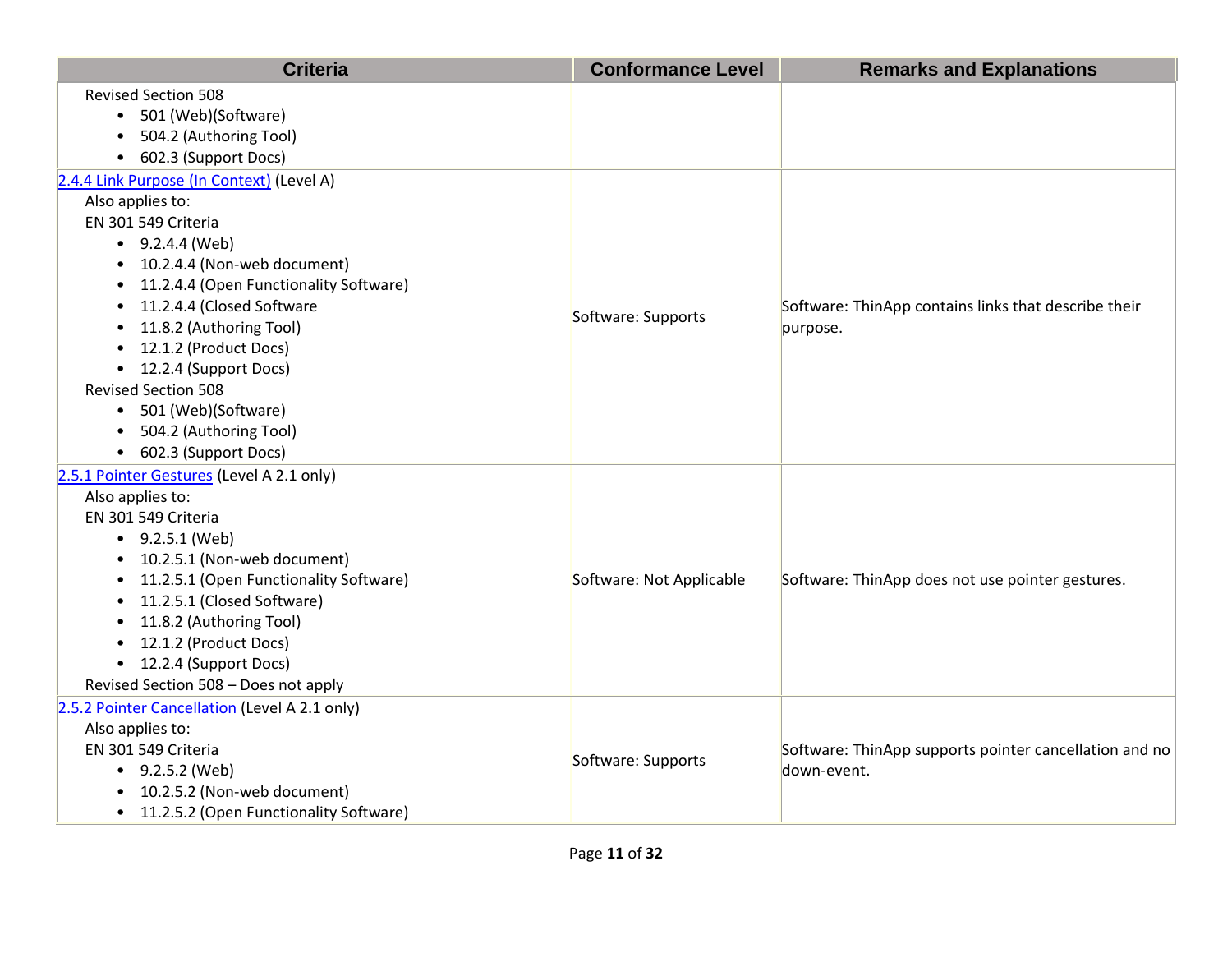| • 11.2.5.2 (Closed Software)<br>11.8.2 (Authoring Tool)<br>12.1.2 (Product Docs)<br>12.2.4 (Support Docs)<br>$\bullet$<br>Revised Section 508 - Does not apply<br>2.5.3 Label in Name (Level A 2.1 only) |
|----------------------------------------------------------------------------------------------------------------------------------------------------------------------------------------------------------|
|                                                                                                                                                                                                          |
|                                                                                                                                                                                                          |
|                                                                                                                                                                                                          |
|                                                                                                                                                                                                          |
|                                                                                                                                                                                                          |
|                                                                                                                                                                                                          |
| Also applies to:                                                                                                                                                                                         |
| EN 301 549 Criteria                                                                                                                                                                                      |
| $\bullet$ 9.2.5.3 (Web)                                                                                                                                                                                  |
| 10.2.5.3 (Non-web document)<br>Software: In ThinApp, accessible names of user                                                                                                                            |
| interface controls that match their visual labels are<br>11.2.5.3 (Open Functionality Software)<br>Software: Supports<br>$\bullet$                                                                       |
| 11.2.5.3 (Closed Software)<br>used.<br>$\bullet$                                                                                                                                                         |
| 11.8.2 (Authoring Tool)<br>$\bullet$                                                                                                                                                                     |
| • 12.1.2 (Product Docs)                                                                                                                                                                                  |
| • 12.2.4 (Support Docs)                                                                                                                                                                                  |
| Revised Section 508 - Does not apply                                                                                                                                                                     |
| 2.5.4 Motion Actuation (Level A 2.1 only)                                                                                                                                                                |
| Also applies to:                                                                                                                                                                                         |
| EN 301 549 Criteria                                                                                                                                                                                      |
| $\bullet$ 9.2.5.4 (Web)                                                                                                                                                                                  |
| 10.2.5.4 (Non-web document)<br>Software: ThinApp does not contain functionality that                                                                                                                     |
| 11.2.5.4 (Open Functionality Software)<br>Software: Not Applicable<br>$\bullet$<br>require device motion or user motion.                                                                                 |
| 11.2.5.4 (Closed Software<br>$\bullet$                                                                                                                                                                   |
| 11.8.2 (Authoring Tool)<br>$\bullet$                                                                                                                                                                     |
| 12.1.2 (Product Docs)<br>$\bullet$                                                                                                                                                                       |
| • 12.2.4 (Support Docs)                                                                                                                                                                                  |
| Revised Section 508 - Does not apply                                                                                                                                                                     |
| 3.1.1 Language of Page (Level A)                                                                                                                                                                         |
| Also applies to:                                                                                                                                                                                         |
| EN 301 549 Criteria<br>Software: In ThinApp, the default language of the pages                                                                                                                           |
| $\bullet$ 9.3.1.1 (Web)<br>can be identified by screen reader listed in the<br>Software: Supports                                                                                                        |
| • 10.3.1.1 (Non-web document)<br>"Evaluation Methods Used".<br>• 11.3.1.1.1 (Open Functionality Software)                                                                                                |
| 11.3.1.1.2 (Closed Software)                                                                                                                                                                             |
| • 11.8.2 (Authoring Tool)                                                                                                                                                                                |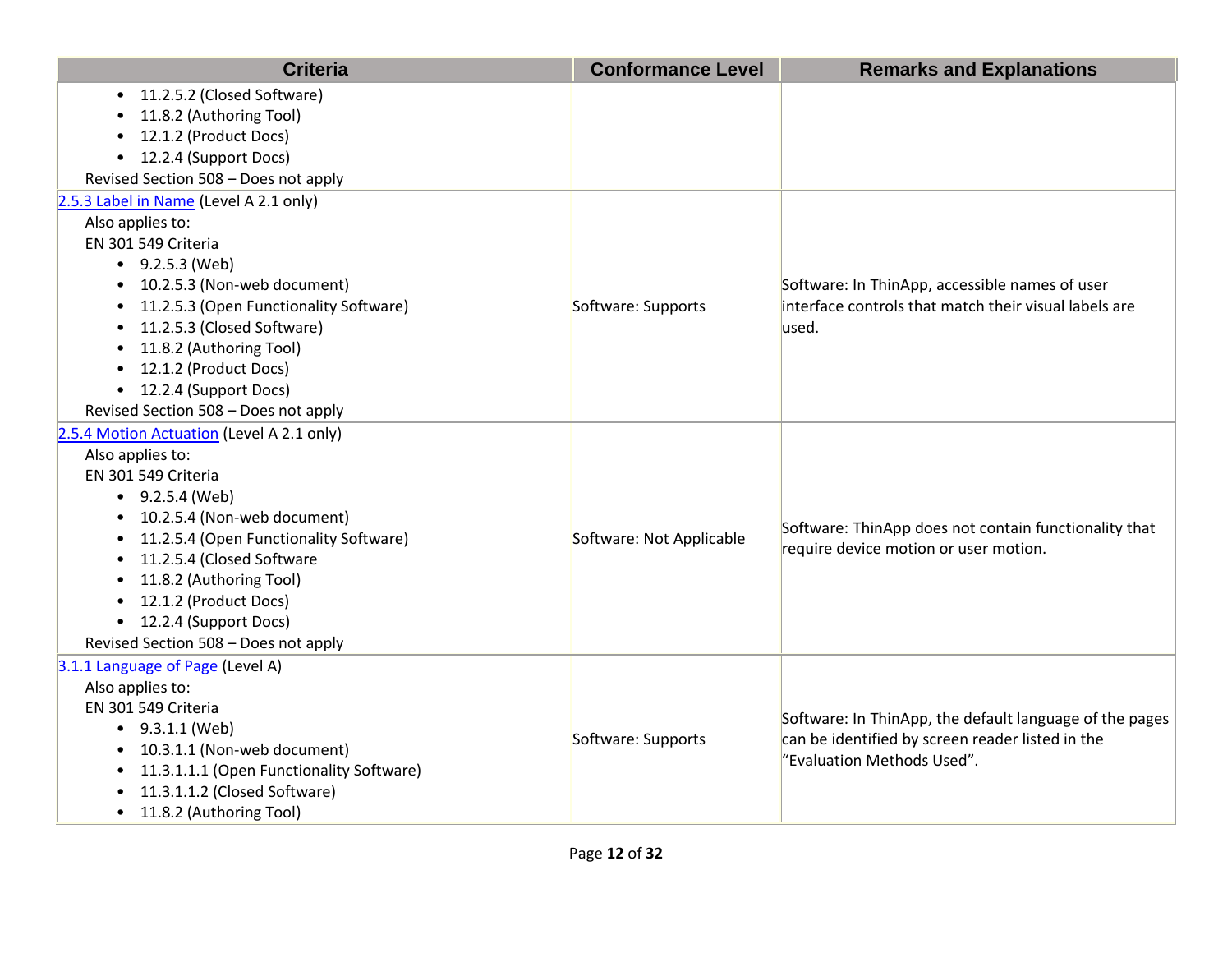|           | <b>Criteria</b>                        | <b>Conformance Level</b> | <b>Remarks and Explanations</b>                         |
|-----------|----------------------------------------|--------------------------|---------------------------------------------------------|
|           | • 12.1.2 (Product Docs)                |                          |                                                         |
| $\bullet$ | 12.2.4 (Support Docs)                  |                          |                                                         |
|           | <b>Revised Section 508</b>             |                          |                                                         |
| $\bullet$ | 501 (Web)(Software)                    |                          |                                                         |
|           | 504.2 (Authoring Tool)                 |                          |                                                         |
| $\bullet$ | 602.3 (Support Docs)                   |                          |                                                         |
|           | 3.2.1 On Focus (Level A)               |                          |                                                         |
|           | Also applies to:                       |                          |                                                         |
|           | EN 301 549 Criteria                    |                          |                                                         |
|           | $\bullet$ 9.3.2.1 (Web)                |                          |                                                         |
| $\bullet$ | 10.3.2.1 (Non-web document)            |                          |                                                         |
| $\bullet$ | 11.3.2.1 (Open Functionality Software) |                          |                                                         |
| $\bullet$ | 11.3.2.1 (Closed Software)             | Software: Supports       | Software: In ThinApp, UI components on receiving focus  |
| $\bullet$ | 11.8.2 (Authoring Tool)                |                          | do not initiate any change of context.                  |
| $\bullet$ | 12.1.2 (Product Docs)                  |                          |                                                         |
|           | • 12.2.4 (Support Docs)                |                          |                                                         |
|           | <b>Revised Section 508</b>             |                          |                                                         |
| $\bullet$ | 501 (Web)(Software)                    |                          |                                                         |
| $\bullet$ | 504.2 (Authoring Tool)                 |                          |                                                         |
|           | • 602.3 (Support Docs)                 |                          |                                                         |
|           | 3.2.2 On Input (Level A)               |                          |                                                         |
|           | Also applies to:                       |                          |                                                         |
|           | EN 301 549 Criteria                    |                          |                                                         |
|           | $-9.3.2.2$ (Web)                       |                          |                                                         |
|           | 10.3.2.2 (Non-web document)            |                          |                                                         |
| $\bullet$ | 11.3.2.2 (Open Functionality Software) |                          | Software: ThinApp provides components that do not       |
| $\bullet$ | 11.3.2.2 (Closed Software)             | Software: Supports       | initiate a change of context automatically while taking |
| $\bullet$ | 11.8.2 (Authoring Tool)                |                          | user inputs.                                            |
| $\bullet$ | 12.1.2 (Product Docs)                  |                          |                                                         |
| $\bullet$ | 12.2.4 (Support Docs)                  |                          |                                                         |
|           | <b>Revised Section 508</b>             |                          |                                                         |
| $\bullet$ | 501 (Web)(Software)                    |                          |                                                         |
|           | 504.2 (Authoring Tool)                 |                          |                                                         |
| $\bullet$ | 602.3 (Support Docs)                   |                          |                                                         |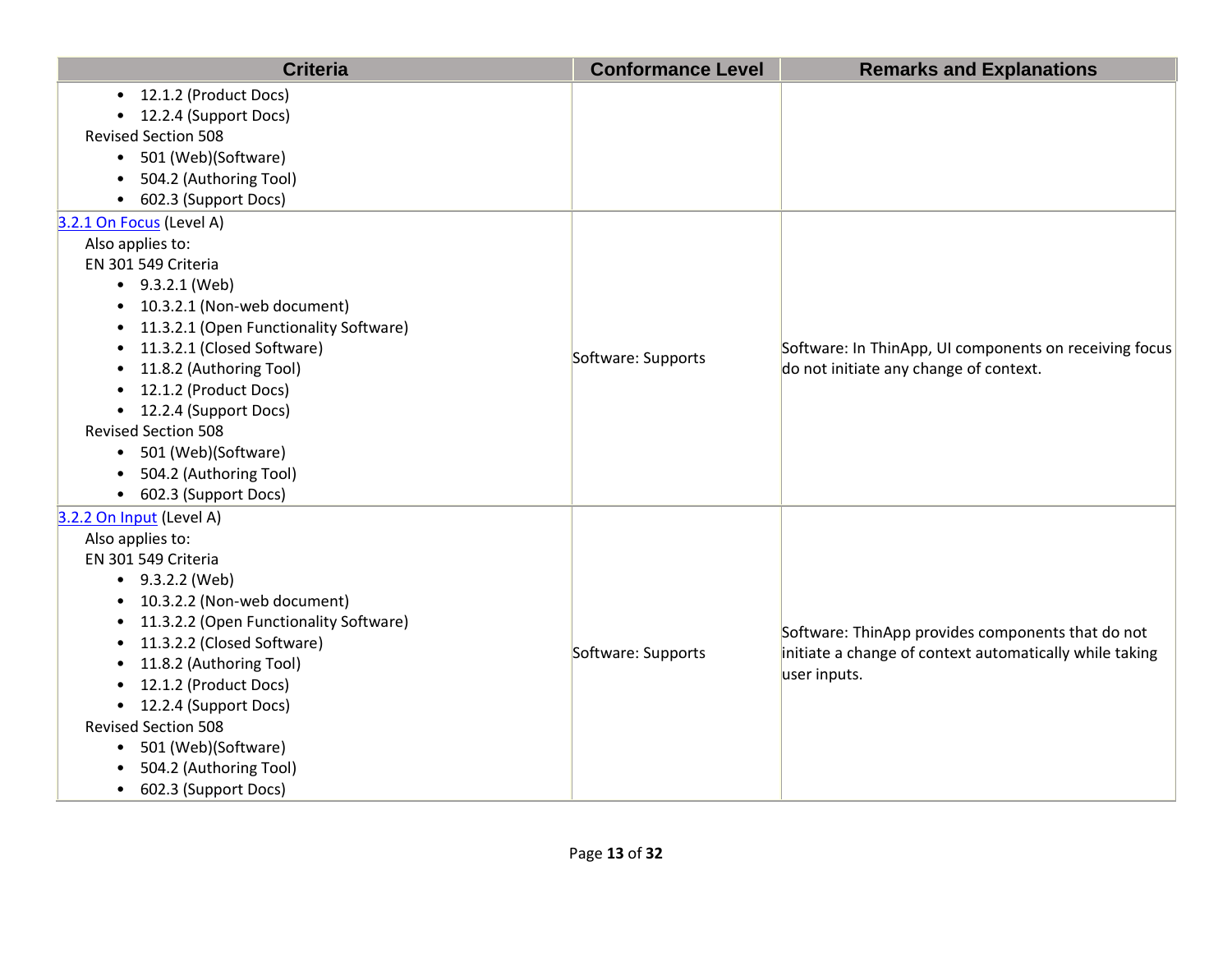| <b>Criteria</b>                                                                                                                                                                                                                                                                                                                                                                                                                            | <b>Conformance Level</b> | <b>Remarks and Explanations</b>                                                                                  |
|--------------------------------------------------------------------------------------------------------------------------------------------------------------------------------------------------------------------------------------------------------------------------------------------------------------------------------------------------------------------------------------------------------------------------------------------|--------------------------|------------------------------------------------------------------------------------------------------------------|
| 3.3.1 Error Identification (Level A)<br>Also applies to:<br>EN 301 549 Criteria<br>$-9.3.3.1$ (Web)<br>• 10.3.3.1 (Non-web document)<br>• 11.3.3.1.1 (Open Functionality Software)<br>11.3.3.1.2 (Closed Software)<br>$\bullet$<br>11.8.2 (Authoring Tool)<br>$\bullet$<br>• 12.1.2 (Product Docs)<br>• 12.2.4 (Support Docs)<br><b>Revised Section 508</b><br>• 501 (Web)(Software)<br>• 504.2 (Authoring Tool)<br>• 602.3 (Support Docs) | Software: Supports       | Software: In ThinApp, error messages are identified by<br>screen readers listed in the "Evaluation Method Used". |
| 3.3.2 Labels or Instructions (Level A)<br>Also applies to:<br>EN 301 549 Criteria<br>$-9.3.3.2$ (Web)<br>• 10.3.3.2 (Non-web document)<br>• 11.3.3.2 (Open Functionality Software)<br>• 11.3.3.2 (Closed Software)<br>• 11.8.2 (Authoring Tool)<br>• 12.1.2 (Product Docs)<br>• 12.2.4 (Support Docs) Revised Section 508<br>501 (Web)(Software)<br>504.2 (Authoring Tool)<br>• 602.3 (Support Docs)                                       | Software: Supports       | Software: ThinApp contains form fields with<br>programmatically defined labels or instructions on most<br>pages. |
| 4.1.1 Parsing (Level A)<br>Also applies to:<br>EN 301 549 Criteria<br>$\bullet$ 9.4.1.1 (Web)<br>• 10.4.1.1 (Non-web document)<br>• 11.4.1.1.1 (Open Functionality Software)<br>• 11.4.1.1.2 (Closed Software) - Does not apply<br>11.8.2 (Authoring Tool)<br>• 12.1.2 (Product Docs)                                                                                                                                                      | Software: Supports       | Software: In ThinApp, contents can be exposed properly<br>to the assistive technologies.                         |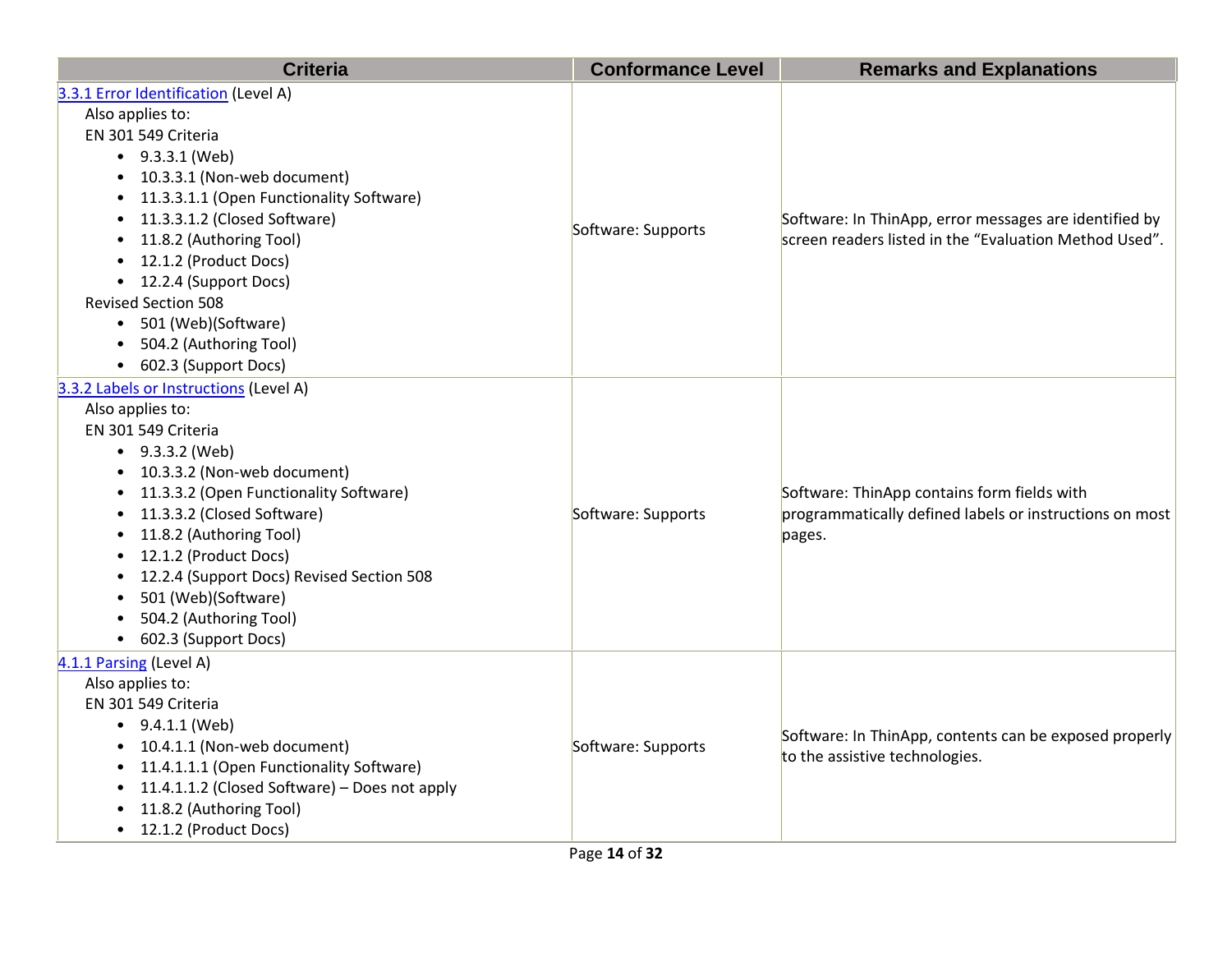| <b>Criteria</b>                               | <b>Conformance Level</b> | <b>Remarks and Explanations</b>                           |
|-----------------------------------------------|--------------------------|-----------------------------------------------------------|
| • 12.2.4 (Support Docs)                       |                          |                                                           |
| <b>Revised Section 508</b>                    |                          |                                                           |
| 501 (Web)(Software)<br>$\bullet$              |                          |                                                           |
| 504.2 (Authoring Tool)<br>$\bullet$           |                          |                                                           |
| 602.3 (Support Docs)<br>$\bullet$             |                          |                                                           |
| 4.1.2 Name, Role, Value (Level A)             |                          |                                                           |
| Also applies to:                              |                          |                                                           |
| EN 301 549 Criteria                           |                          |                                                           |
| $\bullet$ 9.4.1.2 (Web)                       |                          |                                                           |
| • 10.4.1.2 (Non-web document)                 |                          |                                                           |
| • 11.4.1.2.1 (Open Functionality Software)    |                          |                                                           |
| • 11.4.1.2.2 (Closed Software) – Not required | Software: Supports       | Software: In ThinApp, name, role, value is defined for UI |
| • 11.8.2 (Authoring Tool)                     |                          | elements programmatically.                                |
| • 12.1.2 (Product Docs)                       |                          |                                                           |
| • 12.2.4 (Support Docs)                       |                          |                                                           |
| <b>Revised Section 508</b>                    |                          |                                                           |
| 501 (Web)(Software)<br>$\bullet$              |                          |                                                           |
| 504.2 (Authoring Tool)<br>$\bullet$           |                          |                                                           |
| 602.3 (Support Docs)<br>٠                     |                          |                                                           |

#### **Table 2: Success Criteria, Level AA**

| <b>Criteria</b>                                                                                                                                                                                                                                                                        | <b>Conformance Level</b> | <b>Remarks and Explanations</b>                                                                          |
|----------------------------------------------------------------------------------------------------------------------------------------------------------------------------------------------------------------------------------------------------------------------------------------|--------------------------|----------------------------------------------------------------------------------------------------------|
| 1.2.4 Captions (Live) (Level AA)<br>Also applies to:<br>EN 301 549 Criteria<br>$\bullet$ 9.1.2.4 (Web)<br>• 10.1.2.4 (Non-web document)<br>• 11.1.2.4 (Open Functionality Software)<br>• 11.1.2.4 (Closed Software)<br>• 11.8.2 (Authoring Tool)<br>12.1.2 (Product Docs)<br>$\bullet$ | Software: Not Applicable | Software: ThinApp does not contain any synchronized<br>media with live audio content requiring captions. |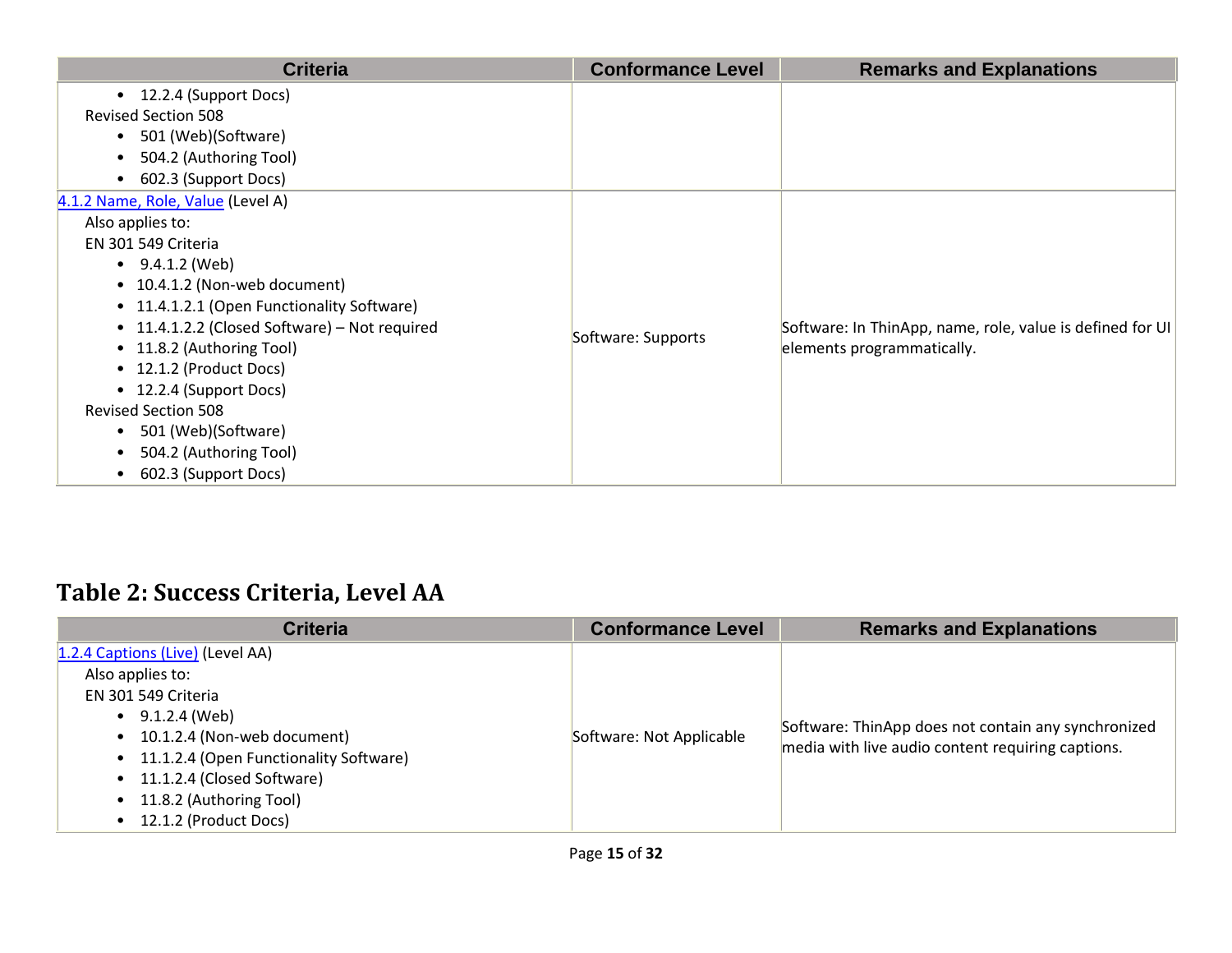| <b>Criteria</b>                                  | <b>Conformance Level</b> | <b>Remarks and Explanations</b>                     |
|--------------------------------------------------|--------------------------|-----------------------------------------------------|
| • 12.2.4 (Support Docs)                          |                          |                                                     |
| <b>Revised Section 508</b>                       |                          |                                                     |
| • 501 (Web)(Software)                            |                          |                                                     |
| 504.2 (Authoring Tool)                           |                          |                                                     |
| • 602.3 (Support Docs)                           |                          |                                                     |
| 1.2.5 Audio Description (Prerecorded) (Level AA) |                          |                                                     |
| Also applies to:                                 |                          |                                                     |
| EN 301 549 Criteria                              |                          |                                                     |
| $\bullet$ 9.1.2.5 (Web)                          |                          |                                                     |
| • 10.1.2.5 (Non-web document)                    |                          |                                                     |
| • 11.1.2.5 (Open Functionality Software)         |                          |                                                     |
| • 11.1.2.5 (Closed Software)                     | Software: Not Applicable | Software: ThinApp does not contain any synchronized |
| • 11.8.2 (Authoring Tool)                        |                          | media with prerecorded video content.               |
| • 12.1.2 (Product Docs)                          |                          |                                                     |
| • 12.2.4 (Support Docs)                          |                          |                                                     |
| <b>Revised Section 508</b>                       |                          |                                                     |
| • 501 (Web)(Software)                            |                          |                                                     |
| • 504.2 (Authoring Tool)                         |                          |                                                     |
| • 602.3 (Support Docs                            |                          |                                                     |
| 1.3.4 Orientation (Level AA 2.1 only)            |                          |                                                     |
| Also applies to:                                 |                          |                                                     |
| EN 301 549 Criteria                              |                          |                                                     |
| $\bullet$ 9.1.3.4 (Web)                          |                          |                                                     |
| • 10.1.3.4 (Non-web document)                    |                          |                                                     |
| • 11.1.3.4 (Open Functionality Software)         | Software: Not Applicable | Software: ThinApp does not support mobile devices.  |
| • 11.1.3.4 (Closed Software)                     |                          |                                                     |
| • 11.8.2 (Authoring Tool)                        |                          |                                                     |
| • 12.1.2 (Product Docs)                          |                          |                                                     |
| • 12.2.4 (Support Docs)                          |                          |                                                     |
| Revised Section 508 - Does not apply             |                          |                                                     |
| 1.3.5 Identify Input Purpose (Level AA 2.1 only) |                          |                                                     |
| Also applies to:                                 |                          |                                                     |
| EN 301 549 Criteria                              | Software: Not Applicable | Software: ThinApp does not contain web pages.       |
| $\bullet$ 9.1.3.5 (Web)                          |                          |                                                     |
| • 10.1.3.5 (Non-web document)                    |                          |                                                     |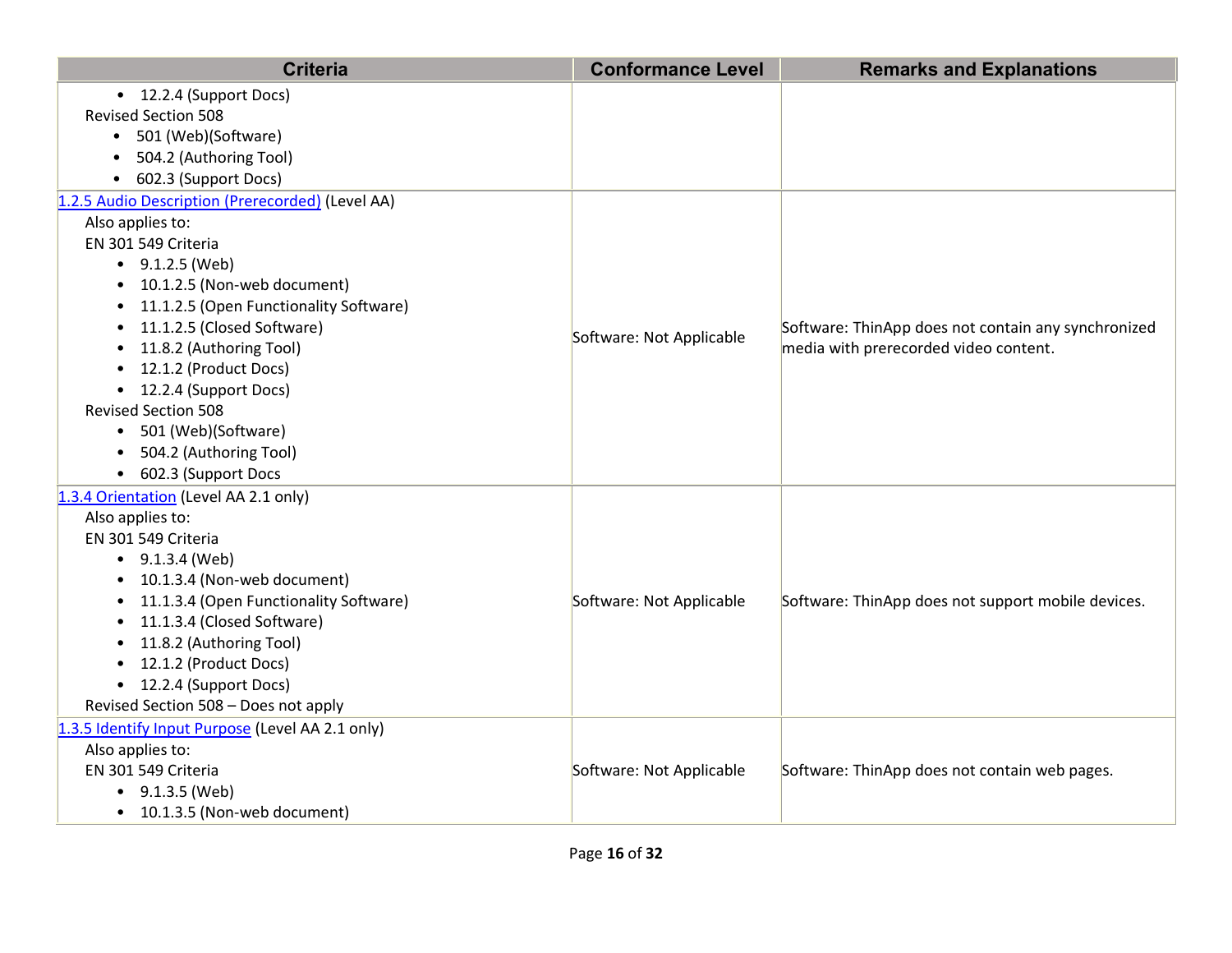| <b>Criteria</b>                                                                                                                                                                                                                                                                                                                                                                                                      | <b>Conformance Level</b> | <b>Remarks and Explanations</b>                                                                                    |
|----------------------------------------------------------------------------------------------------------------------------------------------------------------------------------------------------------------------------------------------------------------------------------------------------------------------------------------------------------------------------------------------------------------------|--------------------------|--------------------------------------------------------------------------------------------------------------------|
| • 11.1.3.5 (Open Functionality Software)<br>11.1.3.5 (Closed Software)<br>11.8.2 (Authoring Tool)<br>12.1.2 (Product Docs)<br>• 12.2.4 (Support Docs)<br>Revised Section 508 - Does not apply                                                                                                                                                                                                                        |                          |                                                                                                                    |
| 1.4.3 Contrast (Minimum) (Level AA)<br>Also applies to:<br>EN 301 549 Criteria                                                                                                                                                                                                                                                                                                                                       |                          |                                                                                                                    |
| $\bullet$ 9.1.4.3 (Web)<br>• 10.1.4.3 (Non-web document)<br>11.1.4.3 (Open Functionality Software)<br>11.1.4.3 (Closed Software)<br>11.8.2 (Authoring Tool)<br>$\bullet$<br>• 12.1.2 (Product Docs)<br>• 12.2.4 (Support Docs)<br><b>Revised Section 508</b><br>501 (Web)(Software)<br>504.2 (Authoring Tool)<br>602.3 (Support Docs)<br>$\bullet$                                                                   | Software: Supports       | Software: ThinApp contains text with a minimum<br>contrast ratio of $4.5:1$ .                                      |
| 1.4.4 Resize text (Level AA)<br>Also applies to:<br>EN 301 549 Criteria<br>$\bullet$ 9.1.4.4 (Web)<br>• 10.1.4.4 (Non-web document)<br>11.1.4.4.1 (Open Functionality Software)<br>11.1.4.4.2 (Closed Software)<br>11.8.2 (Authoring Tool)<br>12.1.2 (Product Docs)<br>• 12.2.4 (Support Docs)<br><b>Revised Section 508</b><br>501 (Web)(Software)<br>$\bullet$<br>504.2 (Authoring Tool)<br>• 602.3 (Support Docs) | Software: Supports       | Software: ThinApp contains text that can be resized up<br>to 200 percent without loss of content or functionality. |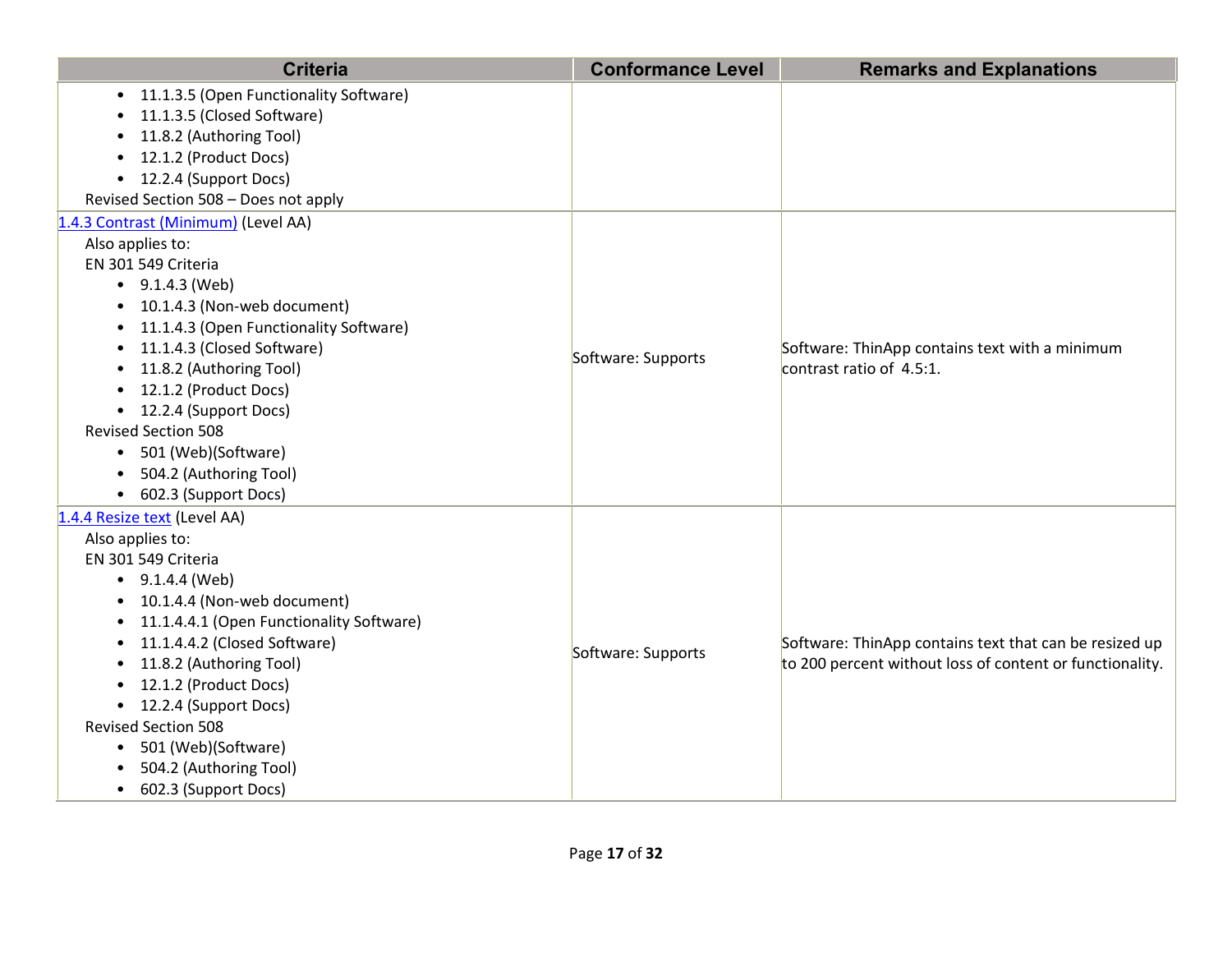| <b>Criteria</b>                                 | <b>Conformance Level</b>   | <b>Remarks and Explanations</b>                                                        |
|-------------------------------------------------|----------------------------|----------------------------------------------------------------------------------------|
| 1.4.5 Images of Text (Level AA)                 |                            |                                                                                        |
| Also applies to:                                |                            |                                                                                        |
| EN 301 549 Criteria                             |                            |                                                                                        |
| $\bullet$ 9.1.4.5 (Web)                         |                            |                                                                                        |
| • 10.1.4.5 (Non-web document)                   |                            |                                                                                        |
| • 11.1.4.5.1 (Open Functionality Software)      |                            |                                                                                        |
| • 11.1.4.5.2 (Closed Software) - Does not apply | Software: Supports         | Software: ThinApp provides information using plain<br>text rather than images of text. |
| • 11.8.2 (Authoring Tool)                       |                            |                                                                                        |
| • 12.1.2 (Product Docs)                         |                            |                                                                                        |
| • 12.2.4 (Support Docs)                         |                            |                                                                                        |
| <b>Revised Section 508</b>                      |                            |                                                                                        |
| • 501 (Web)(Software)                           |                            |                                                                                        |
| • 504.2 (Authoring Tool)                        |                            |                                                                                        |
| • 602.3 (Support Docs)                          |                            |                                                                                        |
| 1.4.10 Reflow (Level AA 2.1 only)               |                            |                                                                                        |
| Also applies to:                                |                            |                                                                                        |
| EN 301 549 Criteria                             |                            |                                                                                        |
| $\bullet$ 9.1.4.10 (Web)                        |                            | Software: ThinApp contains contents that reflows<br>correctly on all the pages.        |
| • 10.1.4.10 (Non-web document)                  |                            |                                                                                        |
| • 11.1.4.10.1 (Open Functionality Software)     | Software: Supports         |                                                                                        |
| • 11.1.4.10.2 (Closed Software)                 |                            |                                                                                        |
| • 11.8.2 (Authoring Tool)                       |                            |                                                                                        |
| • 12.1.2 (Product Docs)                         |                            |                                                                                        |
| • 12.2.4 (Support Docs)                         |                            |                                                                                        |
| Revised Section 508 - Does not apply            |                            |                                                                                        |
| 1.4.11 Non-text Contrast (Level AA 2.1 only)    |                            |                                                                                        |
| Also applies to:                                |                            |                                                                                        |
| EN 301 549 Criteria                             |                            |                                                                                        |
| $\bullet$ 9.1.4.11 (Web)                        |                            |                                                                                        |
| • 10.1.4.11 (Non-web document)                  |                            | Software: ThinApp contains non-text contents with                                      |
| • 11.1.4.11 (Open Functionality Software)       | Software: Does not Support | minimum contrast ratio of 3:1 on most of the pages.                                    |
| • 11.1.4.11 (Closed Software)                   |                            |                                                                                        |
| • 11.8.2 (Authoring Tool)                       |                            |                                                                                        |
| • 12.1.2 (Product Docs)                         |                            |                                                                                        |
| • 12.2.4 (Support Docs)                         |                            |                                                                                        |
| Revised Section 508 - Does not apply            |                            |                                                                                        |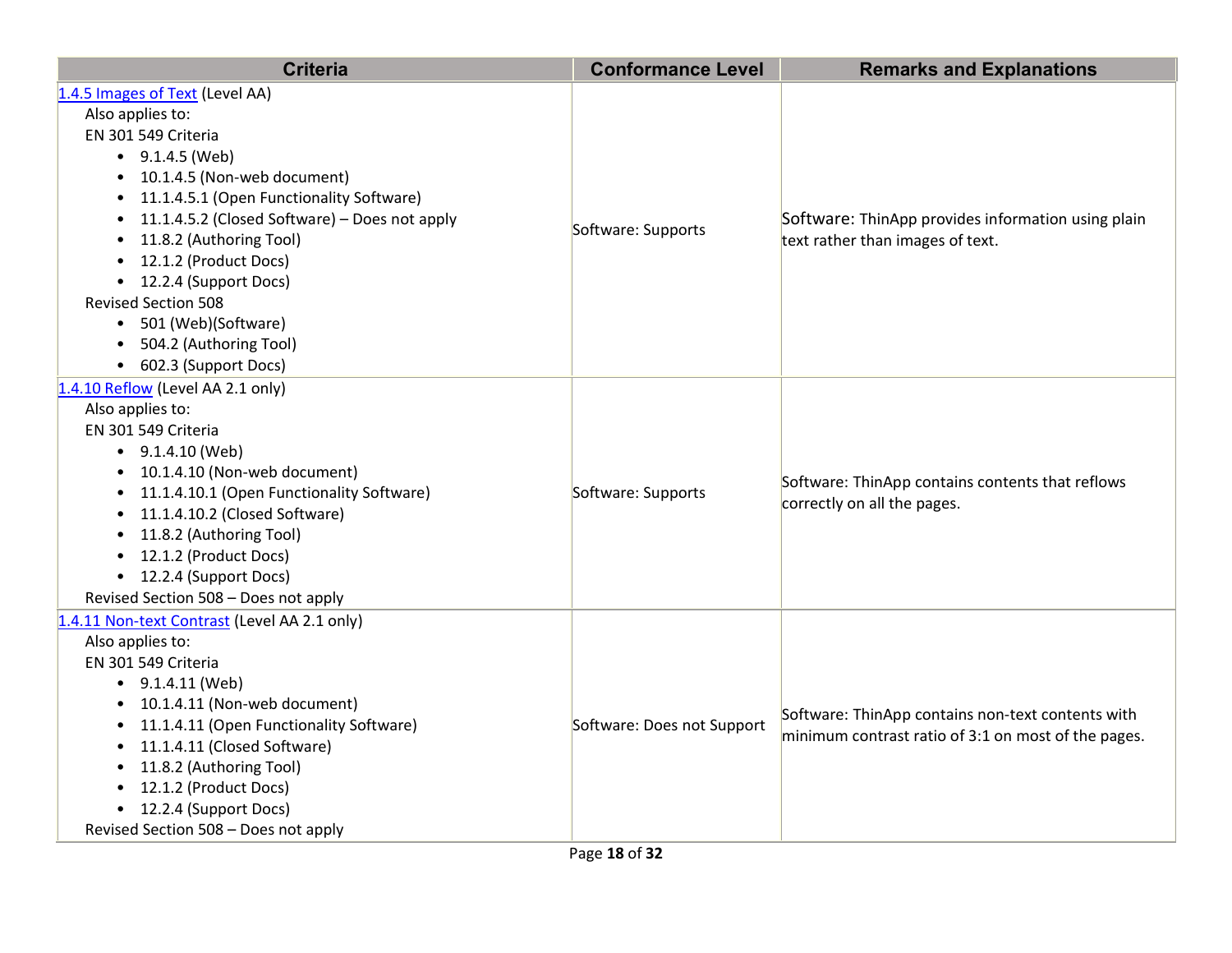| <b>Criteria</b>                                                                                                                                                                                                                                                                                                                                                                                                                                                                                                                                                                               | <b>Conformance Level</b> | <b>Remarks and Explanations</b>                                                                   |
|-----------------------------------------------------------------------------------------------------------------------------------------------------------------------------------------------------------------------------------------------------------------------------------------------------------------------------------------------------------------------------------------------------------------------------------------------------------------------------------------------------------------------------------------------------------------------------------------------|--------------------------|---------------------------------------------------------------------------------------------------|
| 1.4.12 Text Spacing (Level AA 2.1 only)<br>Also applies to:<br>EN 301 549 Criteria<br>$\bullet$ 9.1.4.12 (Web)<br>10.1.4.12 (Non-web document)<br>$\bullet$<br>11.1.4.12 (Open Functionality Software)<br>$\bullet$<br>11.1.4.12 (Closed Software)<br>$\bullet$<br>11.8.2 (Authoring Tool)<br>$\bullet$<br>12.1.2 (Product Docs)<br>$\bullet$<br>• 12.2.4 (Support Docs)<br>Revised Section 508 - Does not apply                                                                                                                                                                              | Software: Not Applicable | Software: ThinApp does not contain web pages.                                                     |
| 1.4.13 Content on Hover or Focus (Level AA 2.1 only)<br>Also applies to:<br>EN 301 549 Criteria<br>$\bullet$ 9.1.4.13 (Web)<br>10.1.4.13 (Non-web document)<br>$\bullet$<br>11.1.4.13 (Open Functionality Software)<br>$\bullet$<br>11.1.4.13 (Closed Software)<br>$\bullet$<br>11.8.2 (Authoring Tool)<br>$\bullet$<br>12.1.2 (Product Docs)<br>$\bullet$<br>• 12.2.4 (Support Docs)<br>Revised Section 508 - Does not apply                                                                                                                                                                 | Software: Not Applicable | Software: In ThinApp, pointer hover or keyboard focus<br>does not trigger any additional content. |
| 2.4.5 Multiple Ways (Level AA)<br>Also applies to:<br>EN 301 549 Criteria<br>$\bullet$ 9.2.4.5 (Web)<br>• 10.2.4.5 (Non-web document) - Does not apply<br>11.2.4.5 (Open Functionality Software) - Does not apply<br>11.2.4.5 (Closed Software) - Does not apply<br>$\bullet$<br>11.8.2 (Authoring Tool)<br>$\bullet$<br>12.1.2 (Product Docs)<br>• 12.2.4 (Support Docs)<br><b>Revised Section 508</b><br>501 (Web)(Software) - Does not apply to non-web software<br>$\bullet$<br>504.2 (Authoring Tool)<br>$\bullet$<br>602.3 (Support Docs) - Does not apply to non-web docs<br>$\bullet$ | Software: Not Applicable | Software: ThinApp does not contain any content that<br>require multiple ways to locate.           |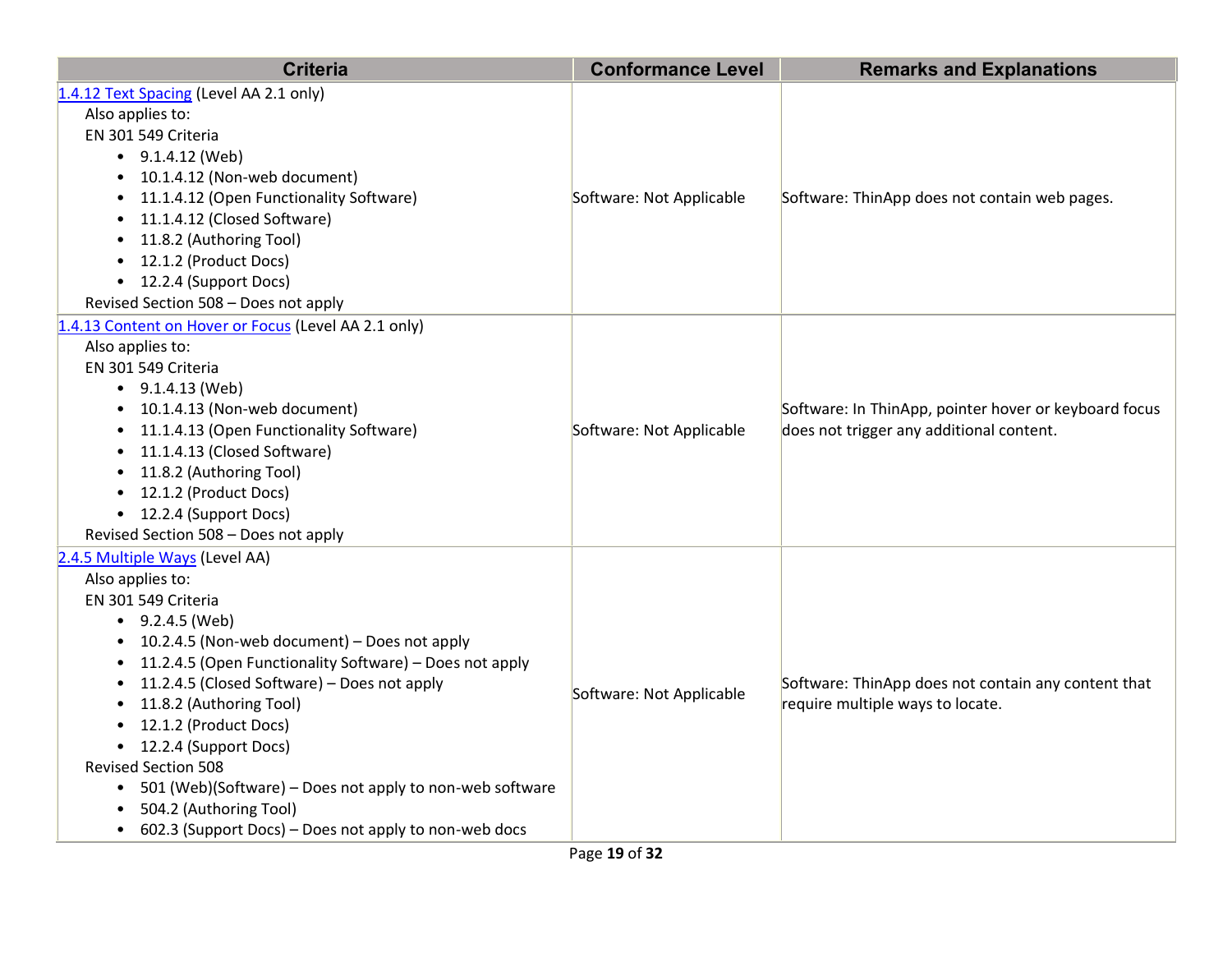| <b>Criteria</b>                                                                                                                                                                                                                                                                                                                                                                                        | <b>Conformance Level</b>     | <b>Remarks and Explanations</b>                                                                                                                                                                                                              |
|--------------------------------------------------------------------------------------------------------------------------------------------------------------------------------------------------------------------------------------------------------------------------------------------------------------------------------------------------------------------------------------------------------|------------------------------|----------------------------------------------------------------------------------------------------------------------------------------------------------------------------------------------------------------------------------------------|
| 2.4.6 Headings and Labels (Level AA)<br>Also applies to:<br>EN 301 549 Criteria<br>$-9.2.4.6$ (Web)<br>• 10.2.4.6 (Non-web document)<br>11.2.4.6 (Open Functionality Software)<br>11.2.4.6 (Closed Software)<br>11.8.2 (Authoring Tool)<br>• 12.1.2 (Product Docs)<br>• 12.2.4 (Support Docs)<br><b>Revised Section 508</b><br>• 501 (Web)(Software)<br>504.2 (Authoring Tool)<br>602.3 (Support Docs) | Software: Supports           | Software: ThinApp provides headings and labels to<br>describe a topic or purpose.                                                                                                                                                            |
| 2.4.7 Focus Visible (Level AA)<br>Also applies to:<br>EN 301 549 Criteria<br>$-9.2.4.7$ (Web)<br>• 10.2.4.7 (Non-web document)<br>11.2.4.7 (Open Functionality Software)<br>11.2.4.7 (Closed Software)<br>11.8.2 (Authoring Tool)<br>• 12.1.2 (Product Docs)<br>• 12.2.4 (Support Docs)<br><b>Revised Section 508</b><br>• 501 (Web)(Software)<br>504.2 (Authoring Tool)<br>• 602.3 (Support Docs)     | Software: Partially Supports | Software: ThinApp provides a visible keyboard focus<br>indicator for all the interactive elements, except for<br>lonce instance.<br>• On the 'ThinApp - Groups' window, the<br>keyboard focus indicator is not visible in the edit<br>field. |
| 3.1.2 Language of Parts (Level AA)<br>Also applies to:<br>EN 301 549 Criteria<br>$-9.3.1.2$ (Web)<br>• 10.3.1.2 (Non-web document)<br>11.3.1.2 (Open Functionality Software) - Does not apply<br>11.3.1.2 (Closed Software) - Does not apply<br>• 11.8.2 (Authoring Tool)                                                                                                                              | Software: Not Applicable     | Software: ThinApp does not contain content in a<br>secondary language.                                                                                                                                                                       |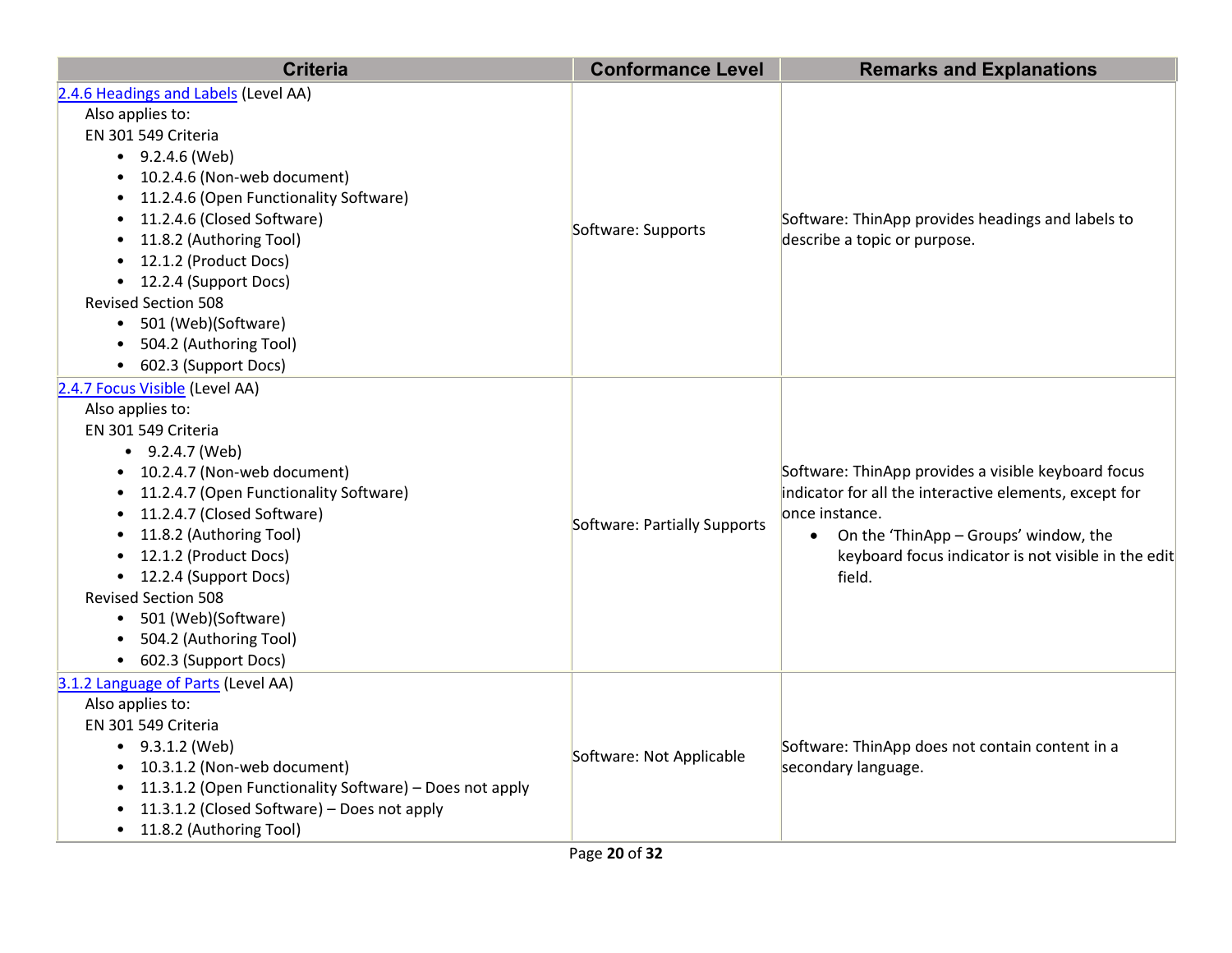| <b>Criteria</b>                                                       | <b>Conformance Level</b> | <b>Remarks and Explanations</b>                    |
|-----------------------------------------------------------------------|--------------------------|----------------------------------------------------|
| • 12.1.2 (Product Docs)                                               |                          |                                                    |
| • 12.2.4 (Support Docs)                                               |                          |                                                    |
| <b>Revised Section 508</b>                                            |                          |                                                    |
| • 501 (Web)(Software)                                                 |                          |                                                    |
| 504.2 (Authoring Tool)                                                |                          |                                                    |
| 602.3 (Support Docs)<br>$\bullet$                                     |                          |                                                    |
| 3.2.3 Consistent Navigation (Level AA)                                |                          |                                                    |
| Also applies to:<br>EN 301 549 Criteria                               |                          |                                                    |
| $\bullet$ 9.3.2.3 (Web)                                               |                          |                                                    |
| • 10.3.2.3 (Non-web document) - Does not apply                        |                          |                                                    |
| 11.3.2.3 (Open Functionality Software) - Does not apply<br>$\bullet$  |                          |                                                    |
| 11.3.2.3 (Closed Software) - Does not apply<br>$\bullet$              |                          | Software: ThinApp provides a consistent navigation |
| 11.8.2 (Authoring Tool)                                               | Software: Supports       | mechanisms for all the pages.                      |
| • 12.1.2 (Product Docs)                                               |                          |                                                    |
| • 12.2.4 (Support Docs)                                               |                          |                                                    |
| <b>Revised Section 508</b>                                            |                          |                                                    |
| • 501 (Web)(Software) - Does not apply to non-web software            |                          |                                                    |
| • 504.2 (Authoring Tool)                                              |                          |                                                    |
| • 602.3 (Support Docs) – Does not apply to non-web docs               |                          |                                                    |
| 3.2.4 Consistent Identification (Level AA)                            |                          |                                                    |
| Also applies to:                                                      |                          |                                                    |
| EN 301 549 Criteria                                                   |                          |                                                    |
| $-9.3.2.4$ (Web)                                                      |                          |                                                    |
| • 10.3.2.4 (Non-web document) - Does not apply                        |                          |                                                    |
| • 11.3.2.4 (Open Functionality Software) - Does not apply             |                          |                                                    |
| 11.3.2.4 (Closed Software) - Does not apply<br>$\bullet$              | Software: Supports       | Software: ThinApp identifies same elements         |
| 11.8.2 (Authoring Tool)<br>$\bullet$                                  |                          | consistently on all the pages.                     |
| 12.1.2 (Product Docs)                                                 |                          |                                                    |
| • 12.2.4 (Support Docs)                                               |                          |                                                    |
| <b>Revised Section 508</b>                                            |                          |                                                    |
| 501 (Web)(Software) - Does not apply to non-web software<br>$\bullet$ |                          |                                                    |
| 504.2 (Authoring Tool)                                                |                          |                                                    |
| 602.3 (Support Docs) – Does not apply to non-web doc<br>$\bullet$     |                          |                                                    |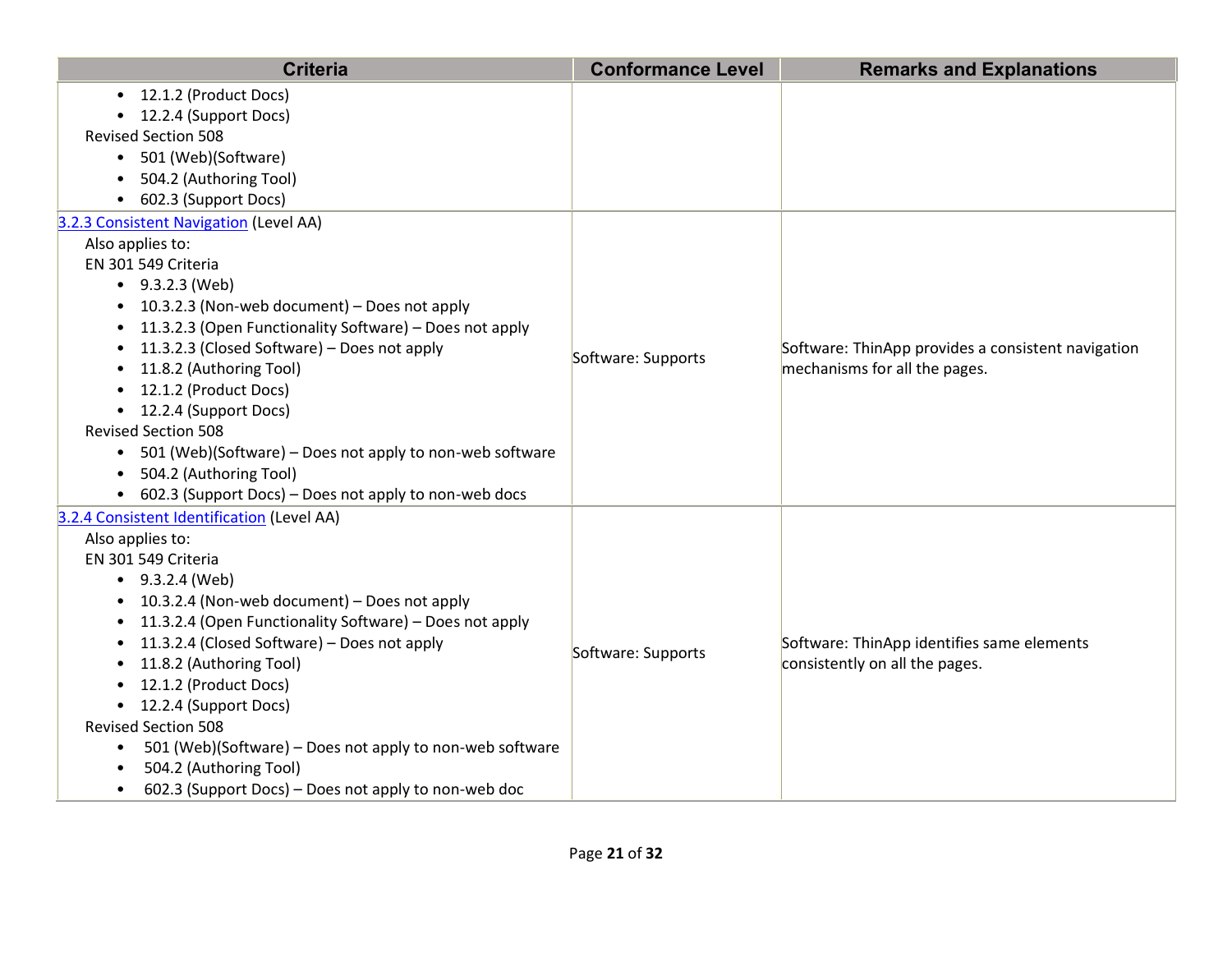| <b>Criteria</b>                                                                                                                                                                                                                                                                                                                                                                                                                      | <b>Conformance Level</b>   | <b>Remarks and Explanations</b>                                                                     |
|--------------------------------------------------------------------------------------------------------------------------------------------------------------------------------------------------------------------------------------------------------------------------------------------------------------------------------------------------------------------------------------------------------------------------------------|----------------------------|-----------------------------------------------------------------------------------------------------|
| 3.3.3 Error Suggestion (Level AA)<br>Also applies to:<br>EN 301 549 Criteria<br>$-9.3.3.3$ (Web)<br>• 10.3.3.3 (Non-web document)<br>• 11.3.3.3 (Open Functionality Software)<br>• 11.3.3.3 (Closed Software)<br>11.8.2 (Authoring Tool)<br>$\bullet$<br>• 12.1.2 (Product Docs)<br>• 12.2.4 (Support Docs)<br><b>Revised Section 508</b><br>• 501 (Web)(Software)<br>504.2 (Authoring Tool)<br>• 602.3 (Support Docs)               | Software: Supports         | Software: ThinApp provides descriptive error<br>suggestions for the form fields.                    |
| 3.3.4 Error Prevention (Legal, Financial, Data) (Level AA)<br>Also applies to:<br>EN 301 549 Criteria<br>$-9.3.3.4$ (Web)<br>• 10.3.3.4 (Non-web document)<br>• 11.3.3.4 (Open Functionality Software)<br>• 11.3.3.4 (Closed Software)<br>• 11.8.2 (Authoring Tool)<br>• 12.1.2 (Product Docs)<br>• 12.2.4 (Support Docs)<br><b>Revised Section 508</b><br>• 501 (Web)(Software)<br>504.2 (Authoring Tool)<br>• 602.3 (Support Docs) | Software: Not Applicable   | Software: ThinApp does not contain forms that cause<br>legal commitments or financial transactions. |
| 4.1.3 Status Messages (Level AA 2.1 only)<br>Also applies to:<br>EN 301 549 Criteria<br>$\bullet$ 9.4.1.3 (Web)<br>• 10.4.1.3 (Non-web document) - Does not apply<br>11.4.1.3 (Open Functionality Software) - Does not apply<br>11.4.1.3 (Closed Software) - Does not apply<br>• 11.8.2 (Authoring Tool)                                                                                                                             | Software: Does Not Support | Software: ThinApp provides status messages that can be<br>determined by assistive technologies.     |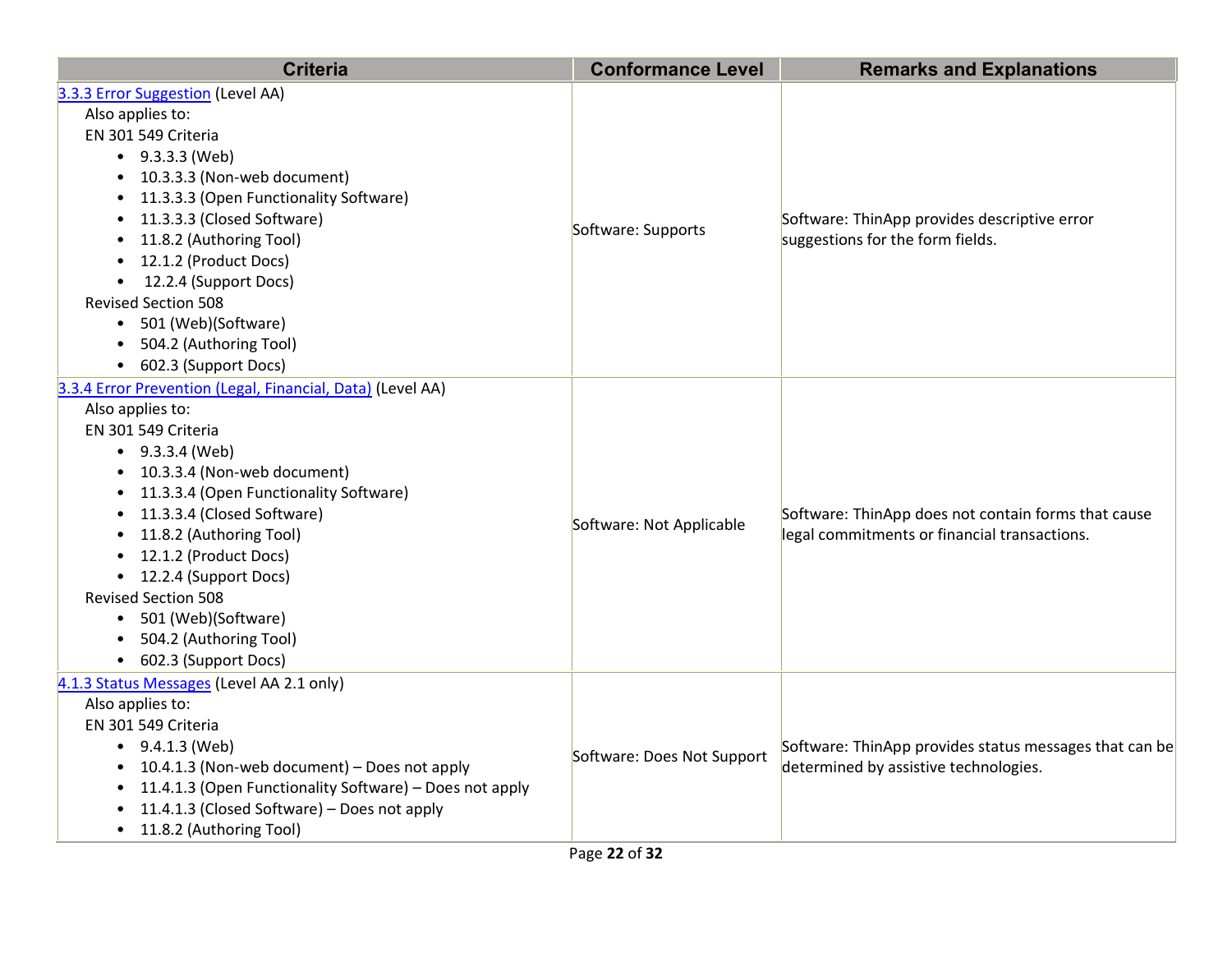| Criteria                                                                                         | <b>Conformance Level</b> | <b>Remarks and Explanations</b> |
|--------------------------------------------------------------------------------------------------|--------------------------|---------------------------------|
| 12.1.2 (Product Docs)<br>$\bullet$ 12.2.4 (Support Docs)<br>Revised Section 508 - Does not apply |                          |                                 |

#### **Table 3: Success Criteria, Level AAA**

Notes: AAA Criteria are not evaluated in this report

## **Revised Section 508 Report**

#### **Chapter 3: [Functional Performance Criteria](https://www.access-board.gov/guidelines-and-standards/communications-and-it/about-the-ict-refresh/final-rule/text-of-the-standards-and-guidelines#302-functional-performance-criteria) (FPC)**

| <b>Criteria</b>                   | <b>Conformance Level</b> | <b>Remarks and Explanations</b>              |
|-----------------------------------|--------------------------|----------------------------------------------|
|                                   |                          | ThinApp features allow people with vision    |
|                                   |                          | loss to use the screen readers identified in |
| 302.1 Without Vision              | Partially Supports       | "Evaluation Methods Used." Some              |
|                                   |                          | components misidentify component name,       |
|                                   |                          | role, and the state as disclosed in Table 1: |
|                                   |                          | 1.3.1, and 1.3.2, and Table 2: 4.1.3.        |
|                                   |                          | ThinApp features allow people with           |
|                                   | Partially Supports       | limited vision to access most of the         |
| 302.2 With Limited Vision         |                          | interface elements.                          |
|                                   |                          | Some challenges may occur while              |
|                                   |                          | accessing the application as disclosed in    |
|                                   |                          | Table 2: 1.4.11, and Table 2: 2.4.7.         |
| 302.3 Without Perception of Color |                          | ThinApp allows people without perception     |
|                                   |                          | of color to access most of the content and   |
|                                   | Partially Supports       | functionality of the application.            |
|                                   |                          |                                              |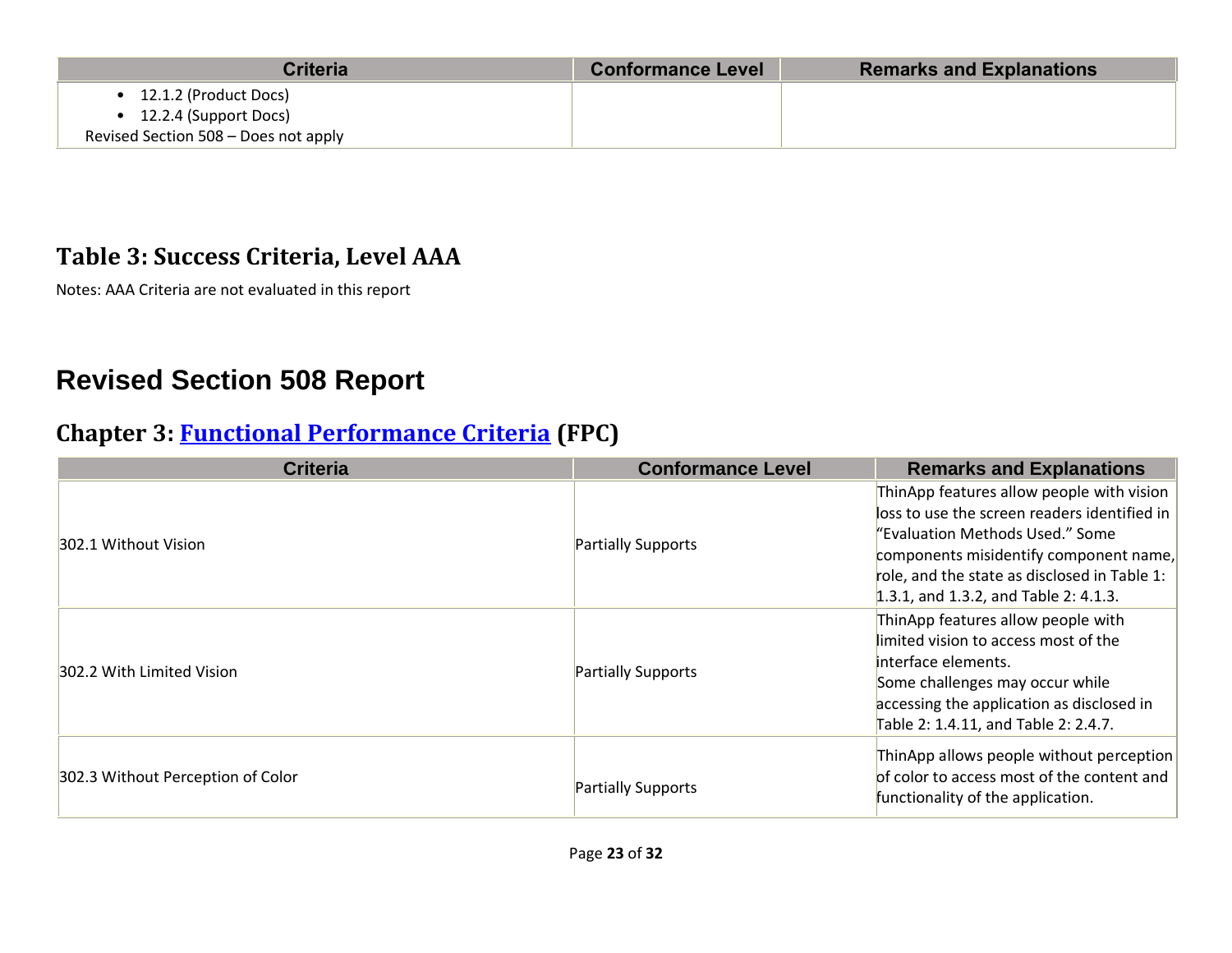| <b>Criteria</b>                                                | <b>Conformance Level</b> | <b>Remarks and Explanations</b>                                                                                                                                                  |
|----------------------------------------------------------------|--------------------------|----------------------------------------------------------------------------------------------------------------------------------------------------------------------------------|
|                                                                |                          | Some challenges may occur while<br>accessing the application as disclosed in 2:<br>1.4.11.                                                                                       |
| 302.4 Without Hearing                                          | Supports                 | ThinApp has no operation that requires<br>the user to hear.                                                                                                                      |
| 302.5 With Limited Hearing                                     | Supports                 | ThinApp has no operation that requires<br>the user to hear.                                                                                                                      |
| 302.6 Without Speech                                           | Supports                 | ThinApp does not require speech input<br>control or operation.                                                                                                                   |
| 302.7 With Limited Manipulation                                | Supports                 | ThinApp features can be operated by<br>people with limited manipulation.<br>Some challenges may occur while<br>accessing the application as disclosed in<br>Table 2: 2.4.7.      |
| 302.8 With Limited Reach and Strength                          | Supports                 | ThinApp can be operated by people with<br>limited reach and limited strength.<br>Some challenges may occur while<br>accessing the application as disclosed in<br>Table 2: 2.4.7. |
| 302.9 With Limited Language, Cognitive, and Learning Abilities | Supports                 | ThinApp features provide instructions<br>when user inputs are required and provide<br>error suggestions when available.                                                          |

#### **Chapter 4: [Hardware](https://www.access-board.gov/guidelines-and-standards/communications-and-it/about-the-ict-refresh/final-rule/text-of-the-standards-and-guidelines#401-general)**

Notes: Not Applicable.

**Chapter 5: [Software](https://www.access-board.gov/guidelines-and-standards/communications-and-it/about-the-ict-refresh/final-rule/text-of-the-standards-and-guidelines#501-general)**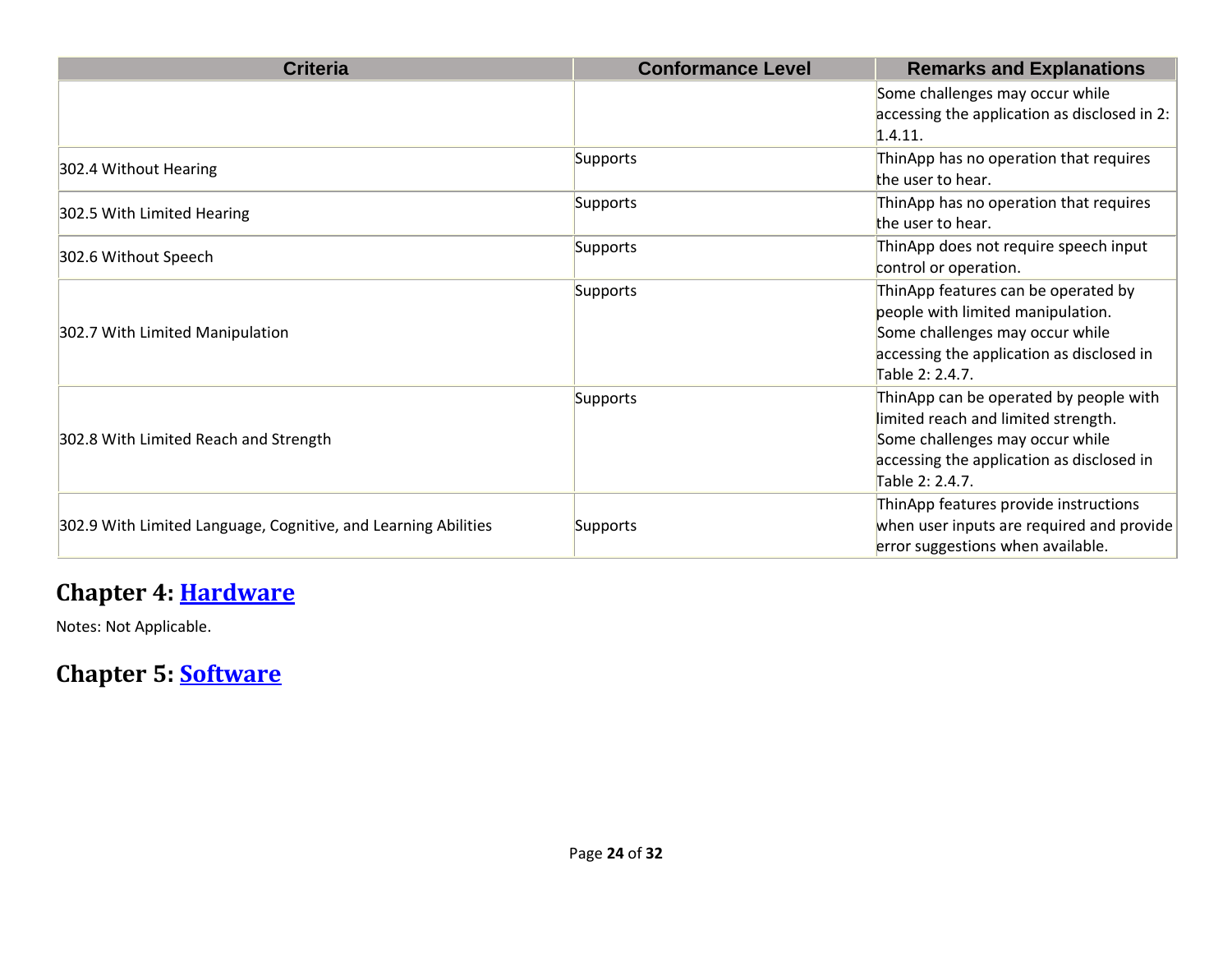| <b>Criteria</b>                                 | <b>Conformance Level</b>            | <b>Remarks and Explanations</b>                     |
|-------------------------------------------------|-------------------------------------|-----------------------------------------------------|
| 501.1 Scope - Incorporation of WCAG 2.1 AA      | See WCAG 2.1 section                | See information in WCAG 2.1 section                 |
| 502 Interoperability with Assistive Technology  | Heading cell - no response required | Heading cell - no response required                 |
| 502.2.1 User Control of Accessibility Features  | Not Applicable                      | ThinApp is not a platform software.                 |
| 502.2.2 No Disruption of Accessibility Features | Not Applicable                      | ThinApp is not a platform software.                 |
| <b>502.3 Accessibility Services</b>             | Heading cell - no response required | Heading cell - no response required                 |
| 502.3.1 Object Information                      | Not Applicable                      | ThinApp is not a platform software.                 |
| 502.3.2 Modification of Object Information      | Not Applicable                      | ThinApp is not a platform software.                 |
| 502.3.3 Row, Column, and Headers                | Not Applicable                      | ThinApp is not a platform software.                 |
| 502.3.4 Values                                  | Not Applicable                      | ThinApp is not a platform software.                 |
| 502.3.5 Modification of Values                  | Not Applicable                      | ThinApp is not a platform software.                 |
| 502.3.6 Label Relationships                     | Not Applicable                      | ThinApp is not a platform software.                 |
| 502.3.7 Hierarchical Relationships              | Not Applicable                      | ThinApp is not a platform software.                 |
| 502.3.8 Text                                    | Not Applicable                      | ThinApp is not a platform software.                 |
| 502.3.9 Modification of Text                    | Not Applicable                      | ThinApp is not a platform software.                 |
| 502.3.10 List of Actions                        | Not Applicable                      | ThinApp is not a platform software.                 |
| 502.3.11 Actions on Objects                     | Not Applicable                      | ThinApp is not a platform software.                 |
| 502.3.12 Focus Cursor                           | Not Applicable                      | ThinApp is not a platform software.                 |
| 502.3.13 Modification of Focus Cursor           | Not Applicable                      | ThinApp is not a platform software.                 |
| 502.3.14 Event Notification                     | Not Applicable                      | ThinApp is not a platform software.                 |
| 502.4 Platform Accessibility Features           | Not Applicable                      | ThinApp is not a platform software.                 |
| <b>503 Applications</b>                         | Heading cell - no response required | Heading cell - no response required                 |
| 503.2 User Preferences                          | Not Applicable                      | ThinApp does not contain any<br>synchronized media. |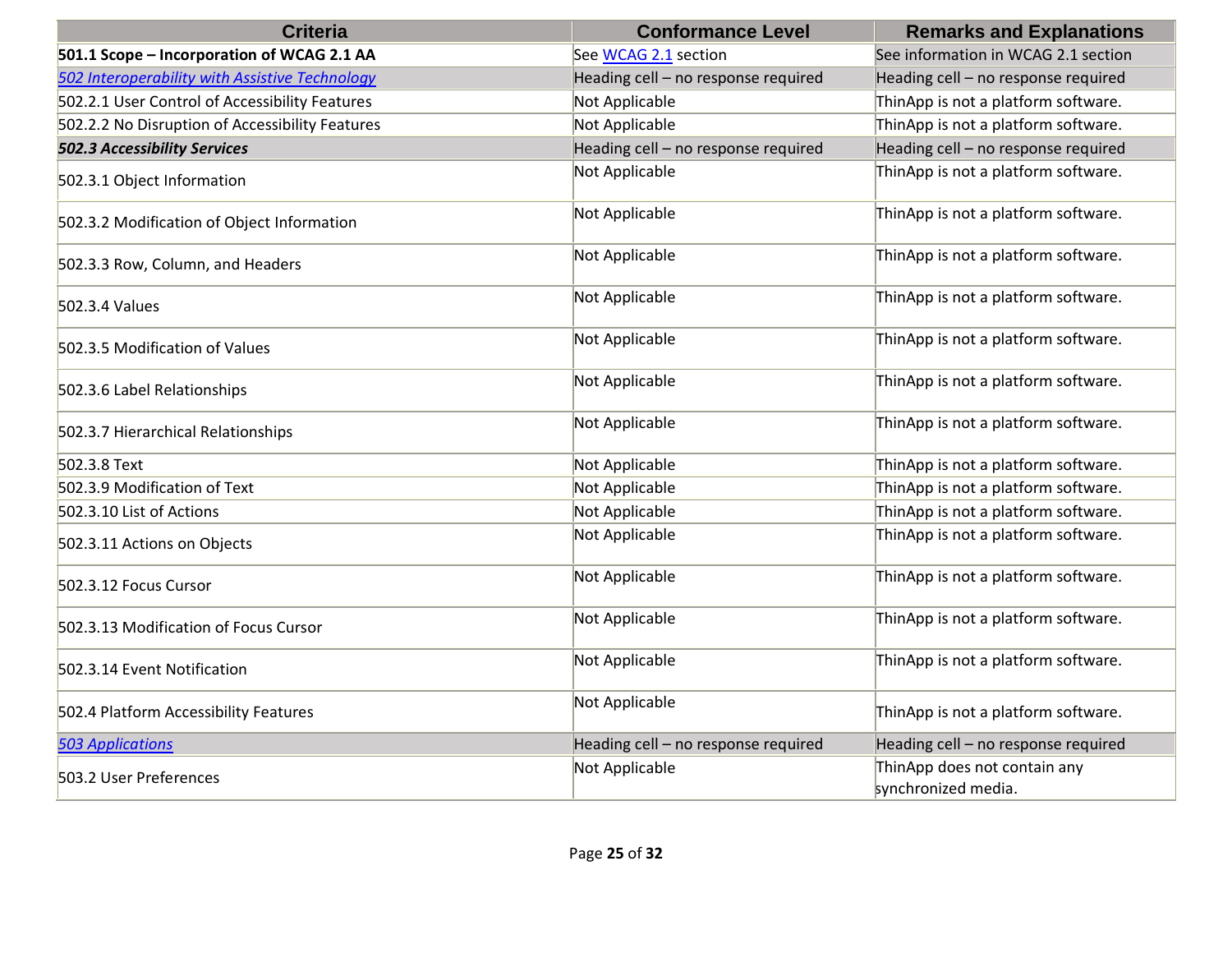| 503.3 Alternative User Interfaces                                                             | Not Applicable                      | ThinApp does not contain any<br>synchronized media. |
|-----------------------------------------------------------------------------------------------|-------------------------------------|-----------------------------------------------------|
| 503.4 User Controls for Captions and Audio Description                                        | Heading cell - no response required | Heading cell - no response required                 |
| 503.4.1 Caption Controls                                                                      | Not Applicable                      | ThinApp does not contain any<br>synchronized media. |
| 503.4.2 Audio Description Controls                                                            | Not Applicable                      | ThinApp does not contain any<br>synchronized media. |
| <b>504 Authoring Tools</b>                                                                    | Heading cell - no response required | Heading cell - no response required                 |
| 504.2 Content Creation or Editing (if not authoring tool, enter "not<br>applicable")          | Not Applicable                      | ThinApp is not an authoring tool.                   |
| 504.2.1 Preservation of Information Provided for Accessibility in Format<br><b>Conversion</b> | Not Applicable                      | ThinApp is not an authoring tool.                   |
| 504.2.2 PDF Export                                                                            | Not Applicable                      | ThinApp is not an authoring tool.                   |
| 504.3 Prompts                                                                                 | Not Applicable                      | ThinApp is not an authoring tool.                   |
| 504.4 Templates                                                                               | Not Applicable                      | ThinApp is not an authoring tool.                   |

#### **Chapter 6: [Support Documentation and Services](https://www.access-board.gov/guidelines-and-standards/communications-and-it/about-the-ict-refresh/final-rule/text-of-the-standards-and-guidelines#601-general)**

Notes: Not Applicable.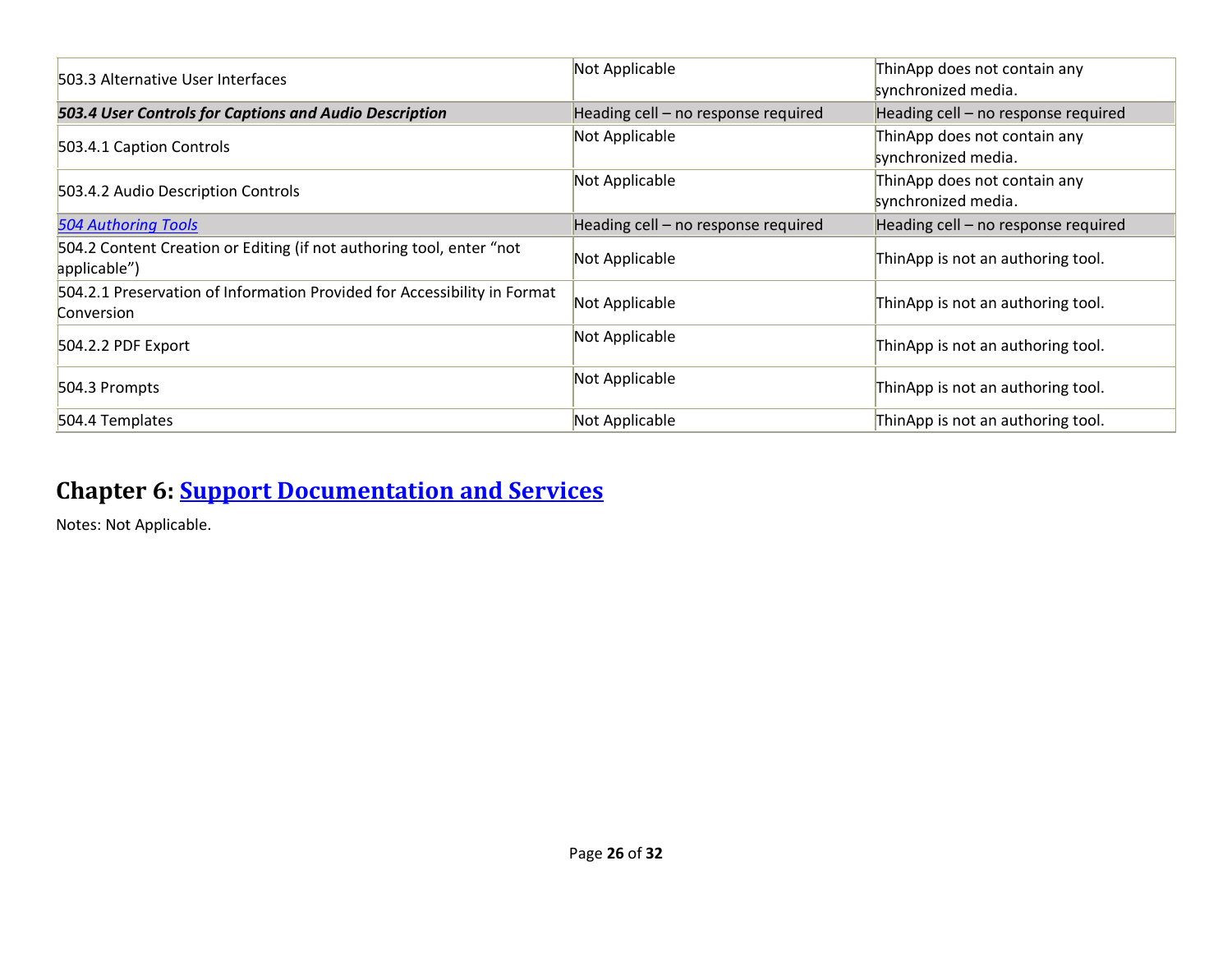## **EN 301 549 Report**

#### **Chapter 4: [Functional Performance Statements](https://www.etsi.org/deliver/etsi_en/301500_301599/301549/03.01.01_60/en_301549v030101p.pdf#%5B%7B%22num%22%3A38%2C%22gen%22%3A0%7D%2C%7B%22name%22%3A%22XYZ%22%7D%2C54%2C747%2C0%5D) (FPS)**

| <b>Criteria</b>                                   | <b>Conformance Level</b> | <b>Remarks and Explanations</b>                                                                                                                                                                                                             |
|---------------------------------------------------|--------------------------|---------------------------------------------------------------------------------------------------------------------------------------------------------------------------------------------------------------------------------------------|
| 4.2.1 Usage without vision                        | Partially Supports       | ThinApp features allow people with vision<br>loss to use the screen readers identified in<br>"Evaluation Methods Used."<br>Some components misidentify component<br>roles as disclosed in Table 1: 1.3.1, and<br>1.3.2, and Table 2: 4.1.3. |
| 4.2.2 Usage with limited vision                   | Partially Supports       | ThinApp features allow people with<br>limited vision to access most of the<br>interface elements.<br>Some challenges may occur while<br>accessing the application as disclosed in<br>Table 2: 1.4.11, and 2.4.7.                            |
| 4.2.3 Usage without perception of color           | Partially Supports       | ThinApp allows people without perception<br>of color to access most of the content and<br>functionality of the application.<br>Some challenges may occur while<br>accessing the application as disclosed in<br>Table 2: 1.4.11.             |
| 4.2.4 Usage without hearing                       | Supports                 | ThinApp has no operation that requires<br>the user to hear.                                                                                                                                                                                 |
| 4.2.5 Usage with limited hearing                  | Supports                 | ThinApp has no operation that requires<br>the user to hear.                                                                                                                                                                                 |
| 4.2.6 Usage with no or limited vocal capability   | Supports                 | ThinApp does not require speech input<br>control or operation.                                                                                                                                                                              |
| 4.2.7 Usage with limited manipulation or strength | Partially Supports       | ThinApp features can be operated by<br>people with limited manipulation.<br>Some challenges may occur while<br>accessing the application as disclosed in<br>Table 2: 2.4.7.                                                                 |
| 4.2.8 Usage with limited reach                    | Partially Supports       | ThinApp can be operated by people with<br>limited reach.                                                                                                                                                                                    |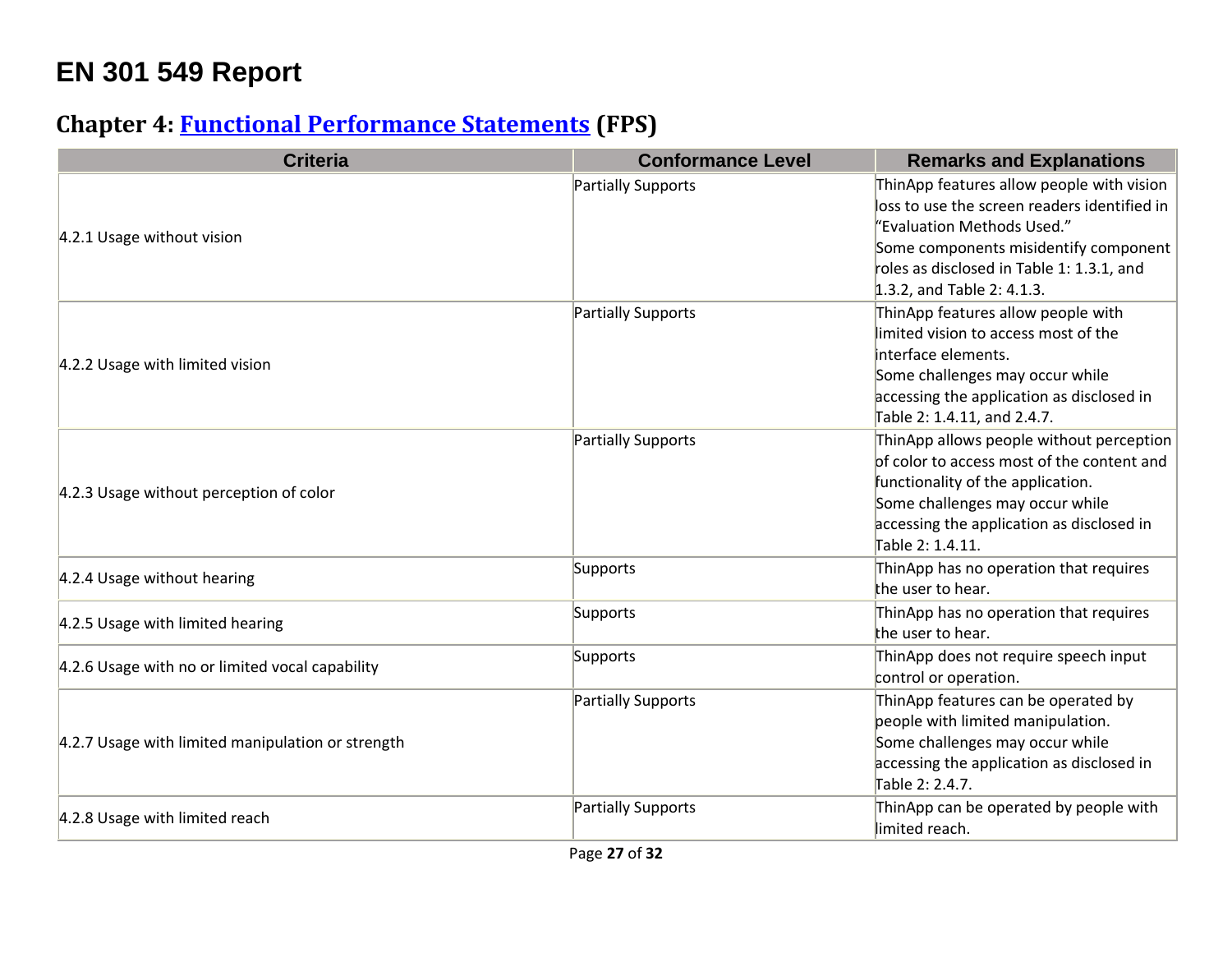| <b>Criteria</b>                                            | <b>Conformance Level</b> | <b>Remarks and Explanations</b>                                                                                         |
|------------------------------------------------------------|--------------------------|-------------------------------------------------------------------------------------------------------------------------|
|                                                            |                          | Some challenges may occur while<br>accessing the application as disclosed in<br>Table 2: 2.4.7.                         |
| 4.2.9 Minimize photosensitive seizure triggers             | Supports                 | ThinApp does not contain any content that<br>triggers photosensitive seizures in the<br>application.                    |
| 4.2.10 Usage with limited cognition, language, or learning | Supports                 | ThinApp features provide instructions<br>when user inputs are required and provide<br>error suggestions when available. |
| $4.2.11$ Privacy                                           | Supports                 | ThinApp features respect the privacy of<br>assistive technology users.                                                  |

#### **Chapter [5: Generic Requirements](https://www.etsi.org/deliver/etsi_en/301500_301599/301549/03.01.01_60/en_301549v030101p.pdf#%5B%7B%22num%22%3A45%2C%22gen%22%3A0%7D%2C%7B%22name%22%3A%22XYZ%22%7D%2C54%2C747%2C0%5D)**

Notes: ThinApp supports standard assistive technologies and is, therefore, not subject to the Closed Functionality criteria described in this Chapter.

#### **Chapter [6: ICT with Two-Way Voice Communication](https://www.etsi.org/deliver/etsi_en/301500_301599/301549/03.01.01_60/en_301549v030101p.pdf#%5B%7B%22num%22%3A60%2C%22gen%22%3A0%7D%2C%7B%22name%22%3A%22XYZ%22%7D%2C54%2C747%2C0%5D)**

Notes: Not Applicable.

#### **Chapter [7: ICT with Video Capabilities](https://www.etsi.org/deliver/etsi_en/301500_301599/301549/03.01.01_60/en_301549v030101p.pdf#%5B%7B%22num%22%3A70%2C%22gen%22%3A0%7D%2C%7B%22name%22%3A%22XYZ%22%7D%2C54%2C747%2C0%5D)**

Notes: Not Applicable.

#### **Chapter [8: Hardware](https://www.etsi.org/deliver/etsi_en/301500_301599/301549/03.01.01_60/en_301549v030101p.pdf#%5B%7B%22num%22%3A74%2C%22gen%22%3A0%7D%2C%7B%22name%22%3A%22XYZ%22%7D%2C54%2C747%2C0%5D)**

Notes: Not Applicable.

#### **Chapter [9: Web](https://www.etsi.org/deliver/etsi_en/301500_301599/301549/03.01.01_60/en_301549v030101p.pdf#%5B%7B%22num%22%3A113%2C%22gen%22%3A0%7D%2C%7B%22name%22%3A%22XYZ%22%7D%2C54%2C747%2C0%5D)**

Notes: Not Applicable.

#### **Chapter [10: Non-Web Software](https://www.etsi.org/deliver/etsi_en/301500_301599/301549/03.01.01_60/en_301549v030101p.pdf#%5B%7B%22num%22%3A127%2C%22gen%22%3A0%7D%2C%7B%22name%22%3A%22XYZ%22%7D%2C54%2C747%2C0%5D)**

Notes: Refer to the previously identified remarks and details for [WCAG 2.1](file:///C:/Users/dineshkumar.ti/OneDrive%20-%20HCL%20Technologies%20Ltd/All%20Files/VMWare/Scenarios_Schedule/VPAT2.4RevINT--February2020.doc%23_WCAG_2.x_Report) already provided in this VPAT.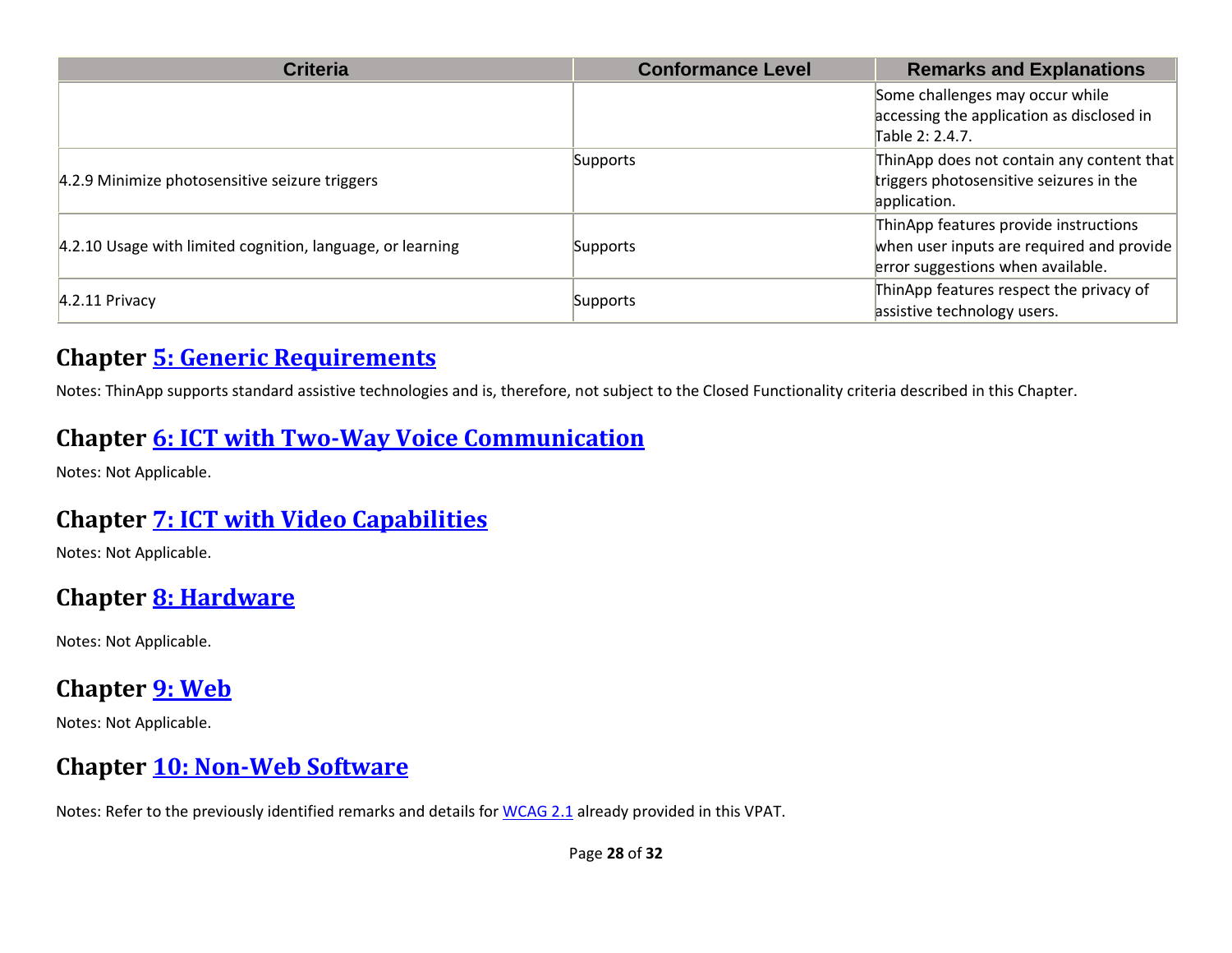## **Chapter [11: Software](https://www.etsi.org/deliver/etsi_en/301500_301599/301549/03.01.01_60/en_301549v030101p.pdf#%5B%7B%22num%22%3A149%2C%22gen%22%3A0%7D%2C%7B%22name%22%3A%22XYZ%22%7D%2C54%2C747%2C0%5D)**

| <b>Criteria</b>                                                                                                               | <b>Conformance Level</b>            | <b>Remarks and Explanations</b>                                                                                                                                                                                                                                   |
|-------------------------------------------------------------------------------------------------------------------------------|-------------------------------------|-------------------------------------------------------------------------------------------------------------------------------------------------------------------------------------------------------------------------------------------------------------------|
| 11.0 General (informative)                                                                                                    | Heading cell - no response required | Heading cell - no response required                                                                                                                                                                                                                               |
| 11.1.1.1 through 11.4.1.3                                                                                                     | See WCAG 2.1 section                | See information in WCAG 2.1 section                                                                                                                                                                                                                               |
| 11.5 Interoperability with assistive technology                                                                               | Heading cell - no response required | Heading cell - no response required                                                                                                                                                                                                                               |
| 11.5.1 Closed functionality                                                                                                   | Heading cell - no response required | Heading cell - no response required                                                                                                                                                                                                                               |
| 11.5.2 Accessibility services                                                                                                 | Heading cell - no response required | Heading cell - no response required                                                                                                                                                                                                                               |
| 11.5.2.1 Platform accessibility service support for software that provides See 11.5.2.3 through 11.5.2.17<br>a user interface |                                     | See information in 11.5.2.3 through<br>11.5.2.17                                                                                                                                                                                                                  |
| 11.5.2.2 Platform accessibility service support for assistive technologies See 11.5.2.3 through 11.5.2.17                     |                                     | See information in 11.5.2.3 through<br>11.5.2.17                                                                                                                                                                                                                  |
| 11.5.2.3 Use of accessibility services                                                                                        | Supports                            | ThinApp supports the accessibility services<br>provided by Windows OS, such as screen<br>magnifier and high contrast theme.                                                                                                                                       |
| 11.5.2.4 Assistive technology                                                                                                 | Not Applicable                      | ThinApp is not an assistive technology.                                                                                                                                                                                                                           |
| 11.5.2.5 Object information                                                                                                   | Partially Supports                  | In ThinApp, object information is<br>determined by the screen reader listed in<br>the "Evaluation Method Used" for most of<br>the content.<br>Some challenges may occur while<br>accessing the application as disclosed in<br>Table 1: 1.3.1, and Table 2: 4.1.3. |
| 11.5.2.6 Row, column, and headers                                                                                             | Does Not Support                    | In ThinApp, column headers are not<br>determined by the screen reader listed in<br>the "Evaluation Method Used".<br>Some challenges may occur while<br>accessing the application as disclosed in<br>Table 1: 1.3.1.                                               |
| 11.5.2.7 Values                                                                                                               | Supports                            | In ThinApp, the values associated with<br>objects are available to users and are<br>determined by the screen reader listed in<br>the "Evaluation Method Used".                                                                                                    |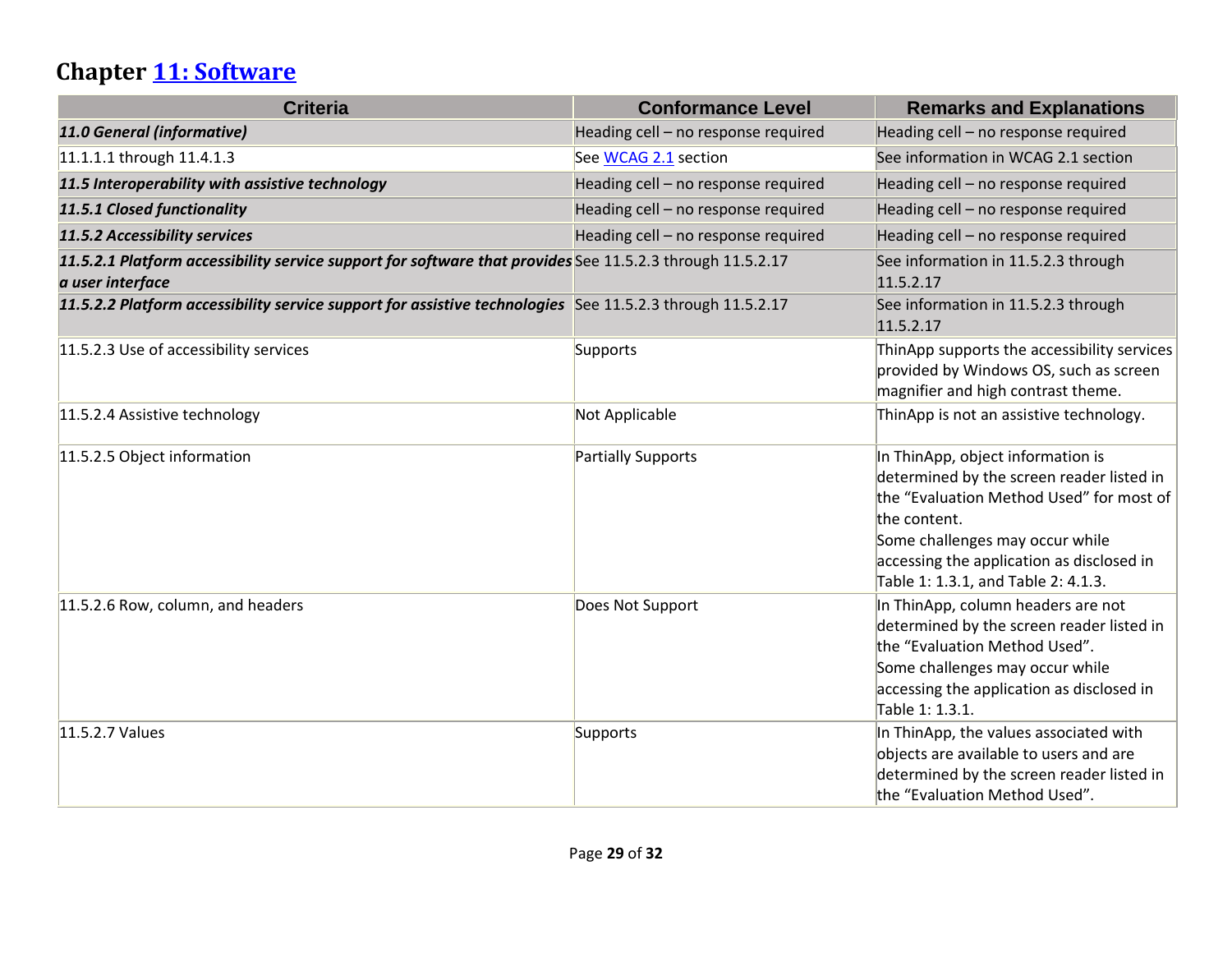| <b>Criteria</b>                                          | <b>Conformance Level</b>            | <b>Remarks and Explanations</b>                                                                                                                                       |
|----------------------------------------------------------|-------------------------------------|-----------------------------------------------------------------------------------------------------------------------------------------------------------------------|
| 11.5.2.8 Label relationships                             | Supports                            | ThinApp provides labels that can be<br>determined by the screen reader listed in<br>the "Evaluation Method Used".                                                     |
| 11.5.2.9 Parent-child relationships                      | Supports                            | ThinApp provides parent-child<br>relationships that can be determined by<br>the screen reader listed in the "Evaluation<br>Method Used".                              |
| 11.5.2.10 Text                                           | Supports                            | ThinApp presents text objects, text<br>attributes, and the boundary of text that<br>can be determined by the screen reader<br>listed in the "Evaluation Method Used". |
| 11.5.2.11 List of available actions                      | Supports                            | ThinApp allows the users to execute the<br>supported actions of UI elements.                                                                                          |
| 11.5.2.12 Execution of available actions                 | Supports                            | ThinApp permits the assistive technologies<br>to execute actions on objects.                                                                                          |
| 11.5.2.13 Tracking of focus and selection attributes     | Supports                            | ThinApp shows a text insertion point when<br>requires user input and has visible focus.                                                                               |
| 11.5.2.14 Modification of focus and selection attributes | Supports                            | In ThinApp, the focus can be tracked and<br>moved among interactive UI elements as<br>the input focus changes.                                                        |
| 11.5.2.15 Change notification                            | Does Not Support                    | In ThinApp, change of notifications is not<br>notified by the assistive technologies.                                                                                 |
| 11.5.2.16 Modifications of states and properties         | Supports                            | ThinApp allows users to modify the state<br>and properties of UI elements that can be<br>determined by assistive technologies.                                        |
| 11.5.2.17 Modifications of values and text               | Supports                            | ThinApp allows users to modify values and<br>text using assistive technologies.                                                                                       |
| 11.6 Documented accessibility usage                      | Heading cell - no response required | Heading cell - no response required                                                                                                                                   |
| 11.6.1 User control of accessibility features            | Not Applicable                      | ThinApp is not a platform software.                                                                                                                                   |
| 11.6.2 No disruption of accessibility features           | Supports                            | ThinApp does not disrupt platform<br>accessibility features.                                                                                                          |
| 11.7 User preferences                                    | Supports                            | ThinApp permits user preferences from<br>platform settings.                                                                                                           |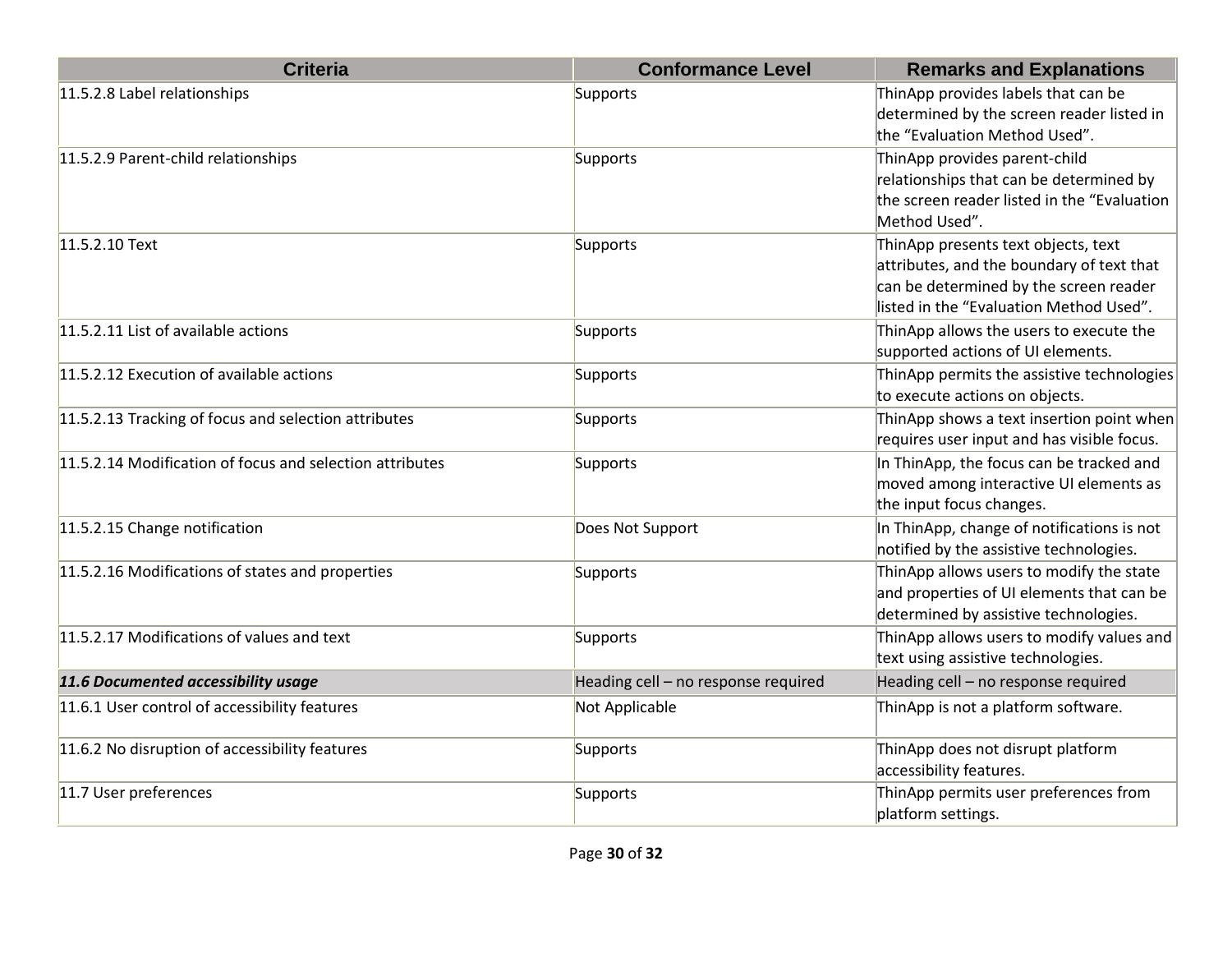| <b>Criteria</b>                                                     | <b>Conformance Level</b>            | <b>Remarks and Explanations</b>     |
|---------------------------------------------------------------------|-------------------------------------|-------------------------------------|
| <b>11.8 Authoring tools</b>                                         | Heading cell - no response required | Heading cell - no response required |
| 11.8.1 Content technology                                           | Heading cell - no response required | Heading cell - no response required |
| 11.8.2 Accessible content creation                                  | Not Applicable                      | ThinApp is not an authoring tool.   |
| 11.8.3 Preservation of accessibility information in transformations | Not Applicable                      | ThinApp is not an authoring tool.   |
| 11.8.4 Repair assistance                                            | Not Applicable                      | ThinApp is not an authoring tool.   |
| 11.8.5 Templates                                                    | Not Applicable                      | ThinApp is not an authoring tool.   |

#### **Chapter [12: Documentation and Support Services](https://www.etsi.org/deliver/etsi_en/301500_301599/301549/03.01.01_60/en_301549v030101p.pdf#%5B%7B%22num%22%3A187%2C%22gen%22%3A0%7D%2C%7B%22name%22%3A%22XYZ%22%7D%2C54%2C747%2C0%5D)**

Notes: Not Applicable.

#### **Chapter [13: ICT Providing Relay or Emergency Service Access](https://www.etsi.org/deliver/etsi_en/301500_301599/301549/03.01.01_60/en_301549v030101p.pdf#%5B%7B%22num%22%3A191%2C%22gen%22%3A0%7D%2C%7B%22name%22%3A%22XYZ%22%7D%2C54%2C747%2C0%5D)**

Notes: Not Applicable.

## **Legal Disclaimer (Company)**

This VPAT is for information purposes only. The information contained in this VPAT represents VMware's view regarding matters discussed herein as of the date of publication. Because of changing market conditions, this VPAT is not a commitment on the part of VMware, and VMware cannot guarantee the accuracy of any information presented after the date of publication. VMware makes no warranties, express, or implied.